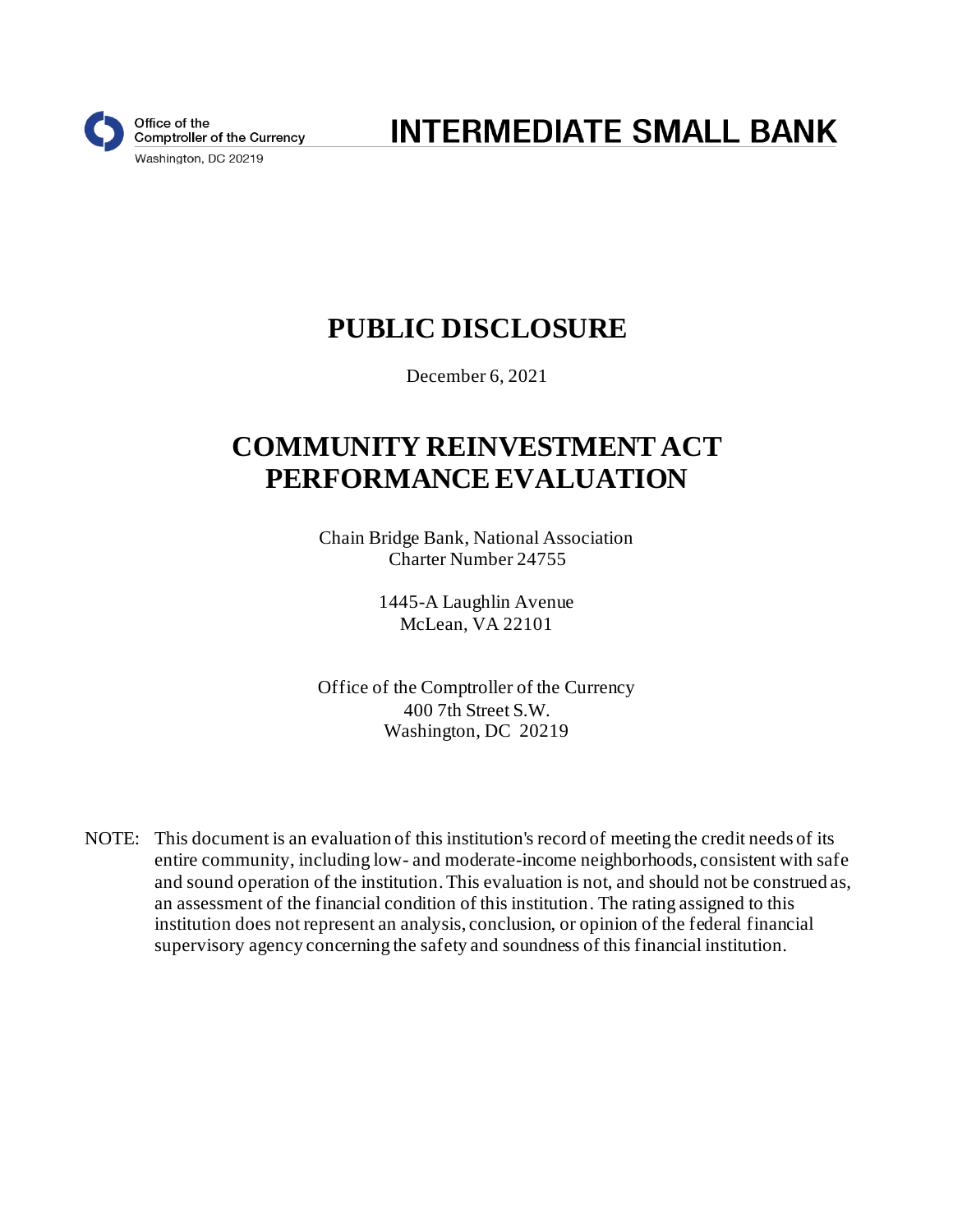## **Table of Contents**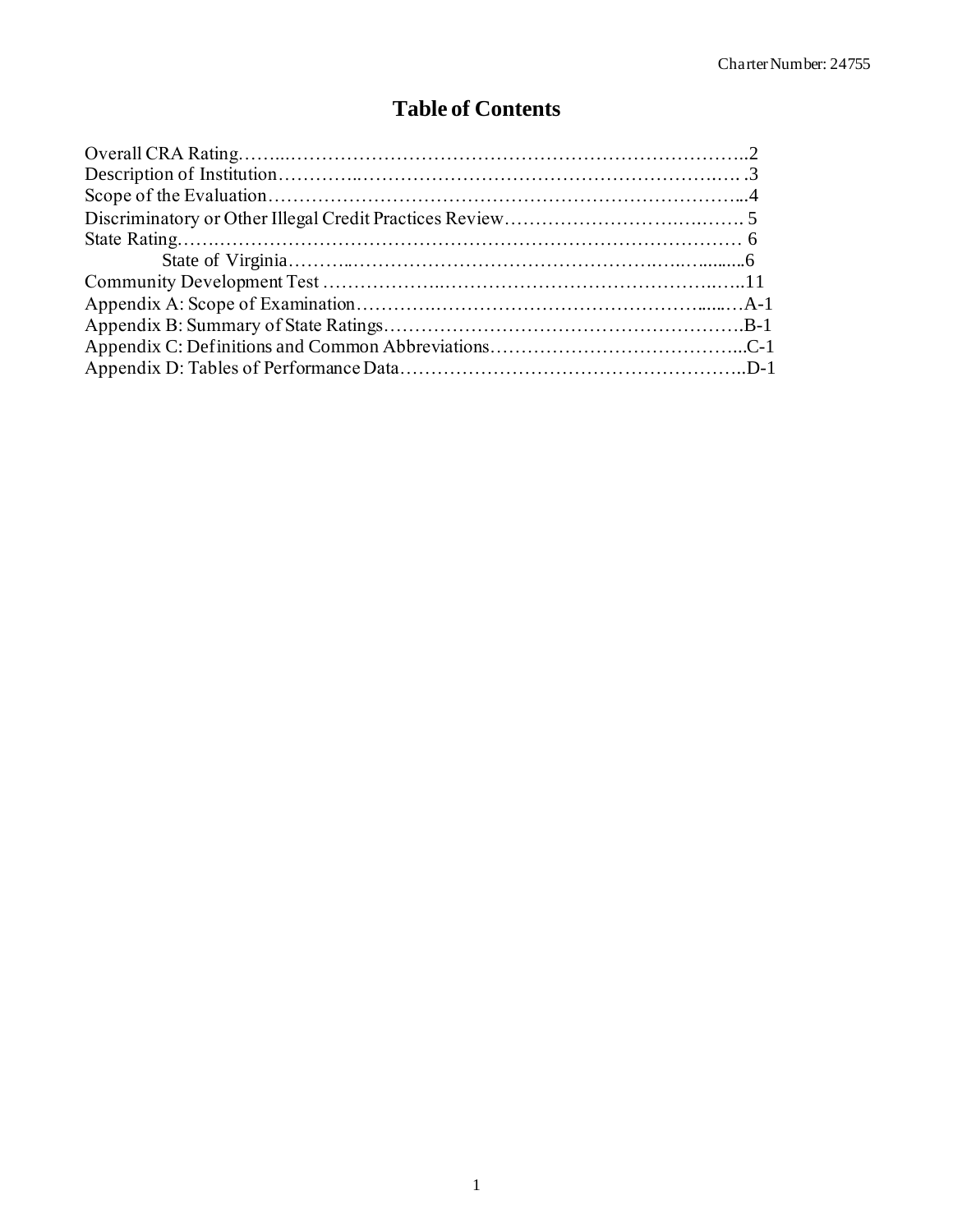## **Overall CRA Rating**

**Institution's CRA Rating:** This institution is rated **Outstanding.**

**The lending test is rated: Satisfactory. The community development test is rated: Outstanding.**

The major factors that support this rating include:

The Lending Test rating is based on the bank's record of performance in meeting credit needs of its assessment area (AA):

- The bank's loan-to-deposit (LTD) ratio is reasonable given the bank's size, financial condition, and business strategy.
- The bank originated a majority of its loans within its AA.
- The geographic distribution of loans reflects reasonable distribution throughout the AA.
- The distribution of loans to borrowers of different incomes is reasonable.

The Community Development (CD) Test rating is based on the aggregate assessment of the bank's CD activities for loans, investments, and services in the bank's AA:

• Chain Bridge Bank (CBB) demonstrated excellent responsiveness to CD needs by engaging in a combination of CD loans, qualified investments, and CD services.

### **Loan-to-Deposit (LTD) Ratio**

Considering the bank's size, financial condition, and credit needs of the AA, the bank's LTD ratio is reasonable.

The bank's quarterly average net LTD ratio over the 13 quarters since the last CRA evaluation was 38.4 percent. The ratio ranged from a quarterly low of 28.0 percent to a quarterly high of 56.8 percent during that time period. CBB has a significant amount of political campaign deposits that are seasonal in nature and have an impact on the bank's LTD ratio. When adjusting for these seasonal political campaign deposits, CBB's quarterly average net LTD ratio was 68.2 percent, with a low of 53.0 percent as of September 30, 2021 and a high of 79.0 percent as of December 31, 2019. The ratio is calculated on a bank-wide basis. The quarterly average net LTD ratio for a peer group of four similarly situated institutions with assets between \$846.6 million and \$2.0 billion was 86.7 percent over the same period. The peer group's ratio ranged from a quarterly low of 59.8 percent to a quarterly high of 100.8 percent during that time period.

### **Lending in Assessment Area**

A majority of the bank's loans are inside its AA.

The bank originated and purchased 58.4 percent of its total loans inside the bank's AA during the evaluation period. This analysis is performed at the bank, rather than the AA, level. This percentage does not include extensions of credit by affiliates that may be considered under the other performance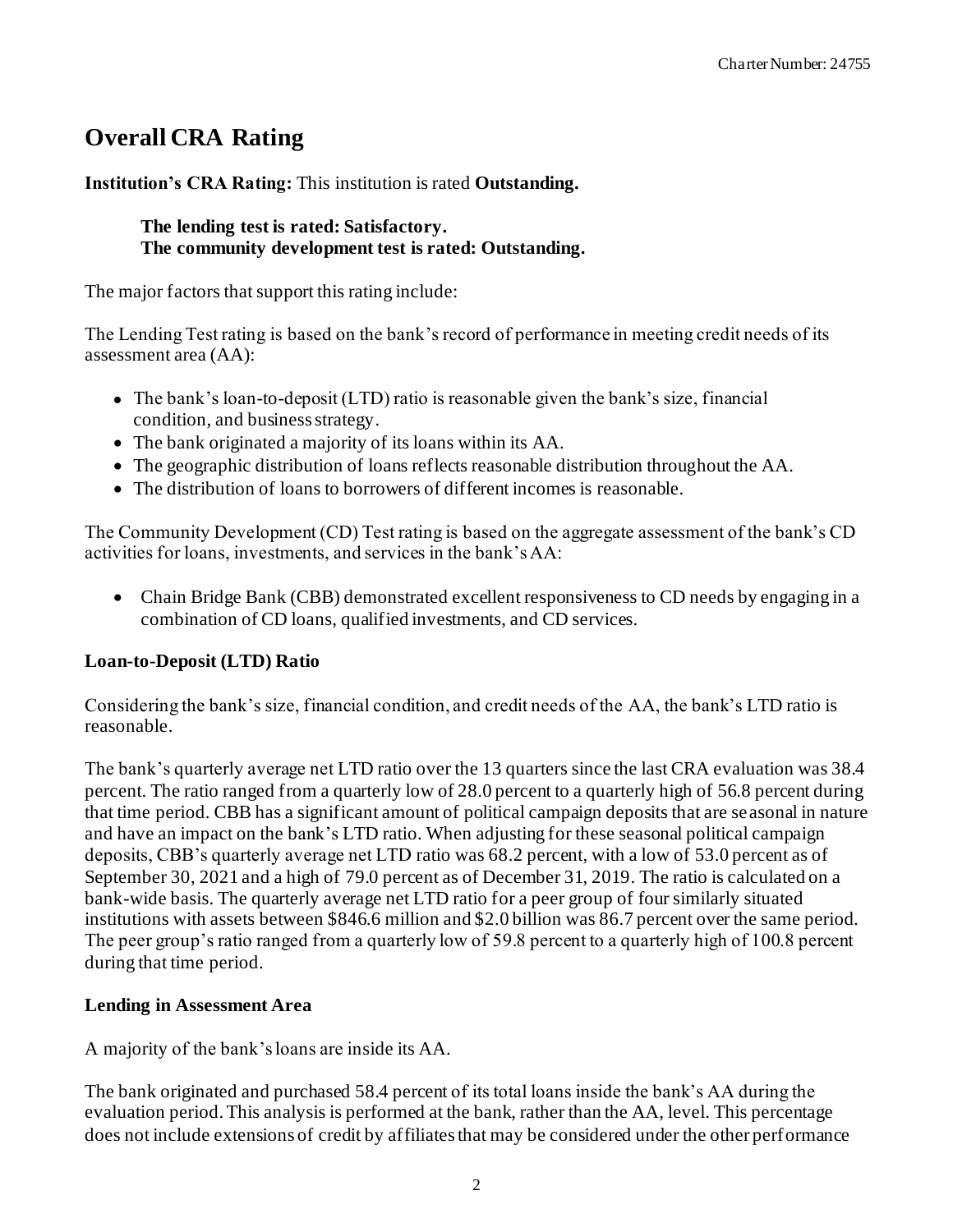| Table D - Lending Inside and Outside of the Assessment Area                                                  |               |                        |         |               |              |               |               |                                                                                                                                                           |  |           |  |  |  |  |
|--------------------------------------------------------------------------------------------------------------|---------------|------------------------|---------|---------------|--------------|---------------|---------------|-----------------------------------------------------------------------------------------------------------------------------------------------------------|--|-----------|--|--|--|--|
|                                                                                                              |               | <b>Number of Loans</b> |         |               |              |               |               |                                                                                                                                                           |  |           |  |  |  |  |
| <b>Loan Category</b>                                                                                         | <b>Inside</b> |                        | Outside |               | <b>Total</b> | <b>Inside</b> |               | Dollar Amount of Loans \$(000s)<br>Outside<br><b>Total</b><br>$\frac{6}{9}$<br>\$<br>29.1<br>14,297<br>18,170<br>35.5<br>32,683<br>49.5<br>65,149<br>39.2 |  |           |  |  |  |  |
|                                                                                                              | #             | $\frac{0}{0}$          | #       | $\frac{6}{6}$ |              | \$            | $\frac{6}{6}$ |                                                                                                                                                           |  | \$ (000s) |  |  |  |  |
| Home Mortgage                                                                                                |               |                        |         |               |              |               |               |                                                                                                                                                           |  |           |  |  |  |  |
| 2018                                                                                                         | 40            | 62.5                   | 24      | 37.5          | 64           | 34,862        | 70.9          |                                                                                                                                                           |  | 49,159    |  |  |  |  |
| 2019                                                                                                         | 51            | 60.0                   | 34      | 40.0          | 85           | 33,066        | 64.5          |                                                                                                                                                           |  | 51,236    |  |  |  |  |
| 2020                                                                                                         | 58            | 54.7                   | 48      | 45.3          | 106          | 33,278        | 50.5          |                                                                                                                                                           |  | 65,960    |  |  |  |  |
| <b>Subtotal</b>                                                                                              | 149           | 58.4                   | 106     | 41.6          | 255          | 101,206       | 60.8          |                                                                                                                                                           |  | 166,354   |  |  |  |  |
| Source: Bank Data Evaluation Period: 1/1/2018 - 12/31/2020.<br>Due to rounding, totals may not equal $100.0$ |               |                        |         |               |              |               |               |                                                                                                                                                           |  |           |  |  |  |  |

criteria. This analysis had a neutral impact on the overall geographic distribution of lending by income level of geography.

## **Description of Institution**

Chain Bridge Bank, National Association (CBB, bank, or institution) is an intrastate full-service national bank headquartered in McLean, Virginia. CBB is wholly owned by Chain Bridge Bancorp, Inc., a onebank holding company headquartered in McLean, Virginia. The bank does not have any subsidiaries or affiliates.

CBB was charted in 2007 and operates a single full-service branch and a deposit accepting automated teller machine (ATM) located in an upper-income census tract with no adjacent low- and moderateincome (LMI) census tracts. Business hours do not vary in a way that inconveniences portions of the AA, particularly LMI geographies or individuals. The bank did not close any branch offices during the evaluation period, nor were there any mergers or acquisitions.

CBB has one AA, which is located within the Washington-Arlington-Alexandria, DC-VA-MD-WV Metropolitan Division (MD) 47894, which is part of the larger Washington-Arlington-Alexandria, DC-VA-MD-WV Metropolitan Statistical Area (MSA) 47900. The AA includes all census tracts in Arlington County, Fairfax County, Fairfax City, and Falls Church in Virginia. The AA consists of whole geographies and does not arbitrarily exclude any LMI geographies.

The bank offers an array of retail and commercial banking services. Consumer products include checking accounts, savings programs, and money market accounts. Additionally, the bank offers home equity loans, home equity lines of credit, executive lines of credit, auto loans, personal loans, mortgage loans, and installment loans. The bank's commercial services include business checking, savings, and money market accounts. In addition, the bank provides commercial and industrial loans, commercial real estate loans, and construction and development loans. In 2020, the bank began exercising fiduciary powers and now offers asset management services including investment management with sole or joint discretion, trustee services, estate services, custody services, and conservator or guardian of estate services. The bank's websit[e https://www.chainbridgebank.com/](https://www.chainbridgebank.com/) provides additional information on its products and services.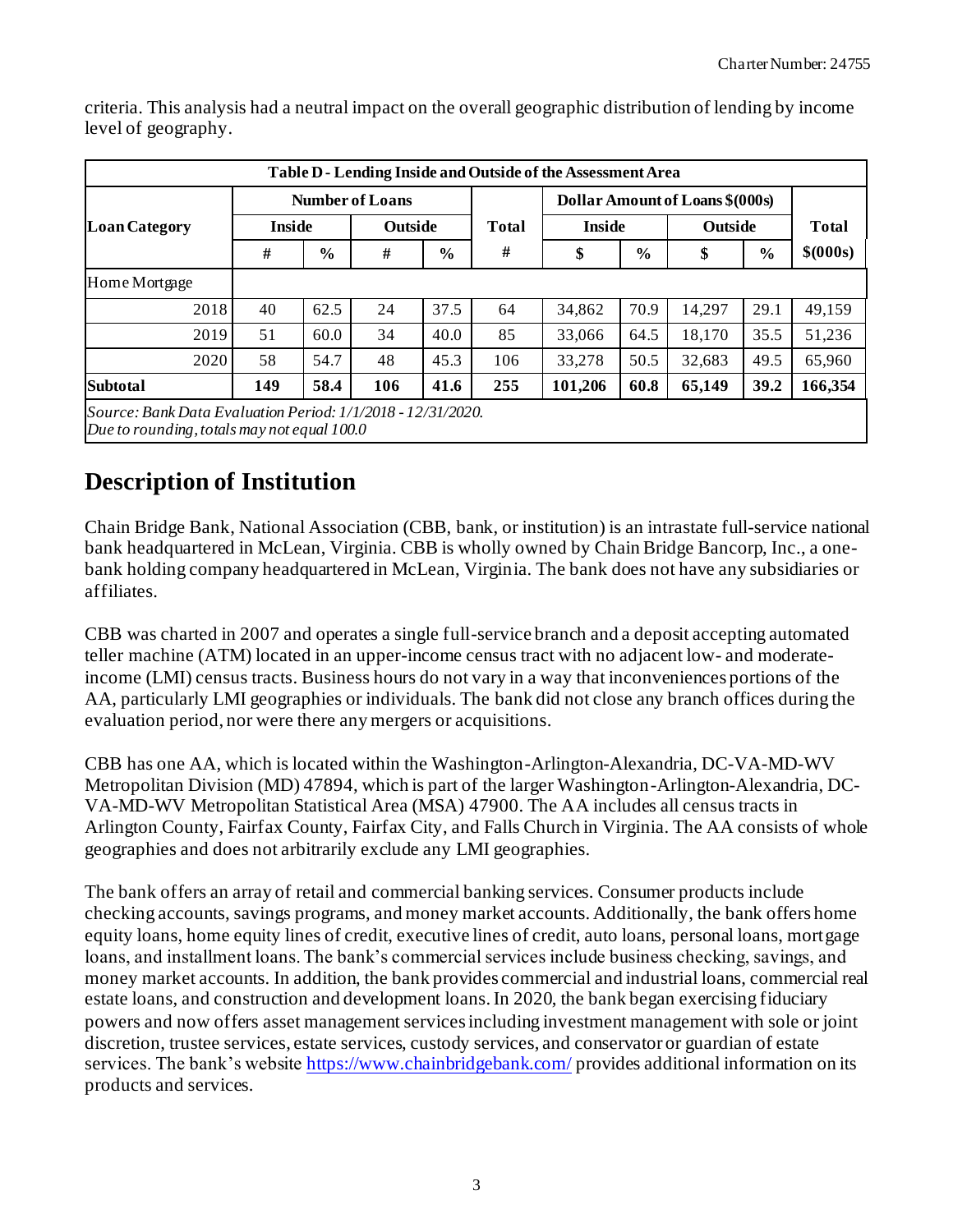As of December 31, 2020, CBB reported total assets of \$881.5 million, total deposits of \$797.8 million, tier 1 capital of \$69.5 million, and net loans and leases of \$342.3 million.

There are no financial or legal impediments to hinder CBB's ability to help meet the credit needs of the communities it services. CBB received an "Outstanding" rating during its last Intermediate Small Bank (ISB) CRA evaluation dated October 22, 2018.

### **Innovative and/or Flexible Lending Products**

CBB continued to offer an internal program to help LMI borrowers purchase affordable dwelling units (ADUs) in Arlington County, Virginia. ADUs are sold at below market prices and eligible buyers are selected from the notification list at random and given the opportunity to buy these properties. ADUs are encumbered with a deed restriction which requires the owner of the home to resell the home to another borrower who meets the income restrictions as outlined in the deed. This deed encumbrance makes the properties ineligible for FHA, VHDA, Fannie Mae, and Freddie Mac financing. Typical income limitations are in the range of 60 to 80 percent of the area median income. During the evaluation period, CBB offered three different loan programs to finance the ADUs with restrictive covenants. CBB originated five loans totaling approximately \$1.1 million under these programs. Loans originated under these programs were included in the bank's home mortgage loans.

During the evaluation period, CBB participated in the Small Business Administration's (SBA) Paycheck Protection Program (PPP) in response to the COVID-19 pandemic. The PPP was enacted as part of the Coronavirus Aid, Relief, and Economic Security Act (CARES Act) to aid small businesses in order to maintain payroll costs, avoid layoffs or salary reductions, and keep their businesses operational. During the calendar year 2020 when the loan program began, CBB extended 310 PPP loans totaling \$45.6 million that helped retain 3,749 jobs in the bank's AA. These loans were considered a critical CD need in the AA during the pandemic. In addition, the bank extended 163 PPP loans totaling \$31.9 million that benefited the broader statewide or regional area. These loans contributed to the retention of approximately 2,446 jobs.

## **Scope of the Evaluation**

### **Evaluation Period/Products Evaluated**

CBB was evaluated under the intermediate-small bank (ISB) examination procedures. The ISB procedures include a Lending Test and a CD Test. The Lending Test evaluates the bank's record of meeting the credit needs of the bank's AA through its lending activities. The CD Test evaluates the bank's responsiveness to CD needs in its AA through qualified CD lending, investments, and services. The evaluation period for the Lending Test and CD Test was from January 1, 2018 through December 31, 2020.

During the evaluation period the bank's primary loan product was home mortgage loans. This was determined from examiner review of the bank's business strategy and discussions with bank management. The bank is a Home Mortgage Disclosure Act (HMDA) reporter; therefore, all home mortgage loans reported on the bank's 2018, 2019, and 2020 HMDA Loan Application Registers (LARs) were considered. The HMDA LAR data was tested and found to be reliable. The OCC also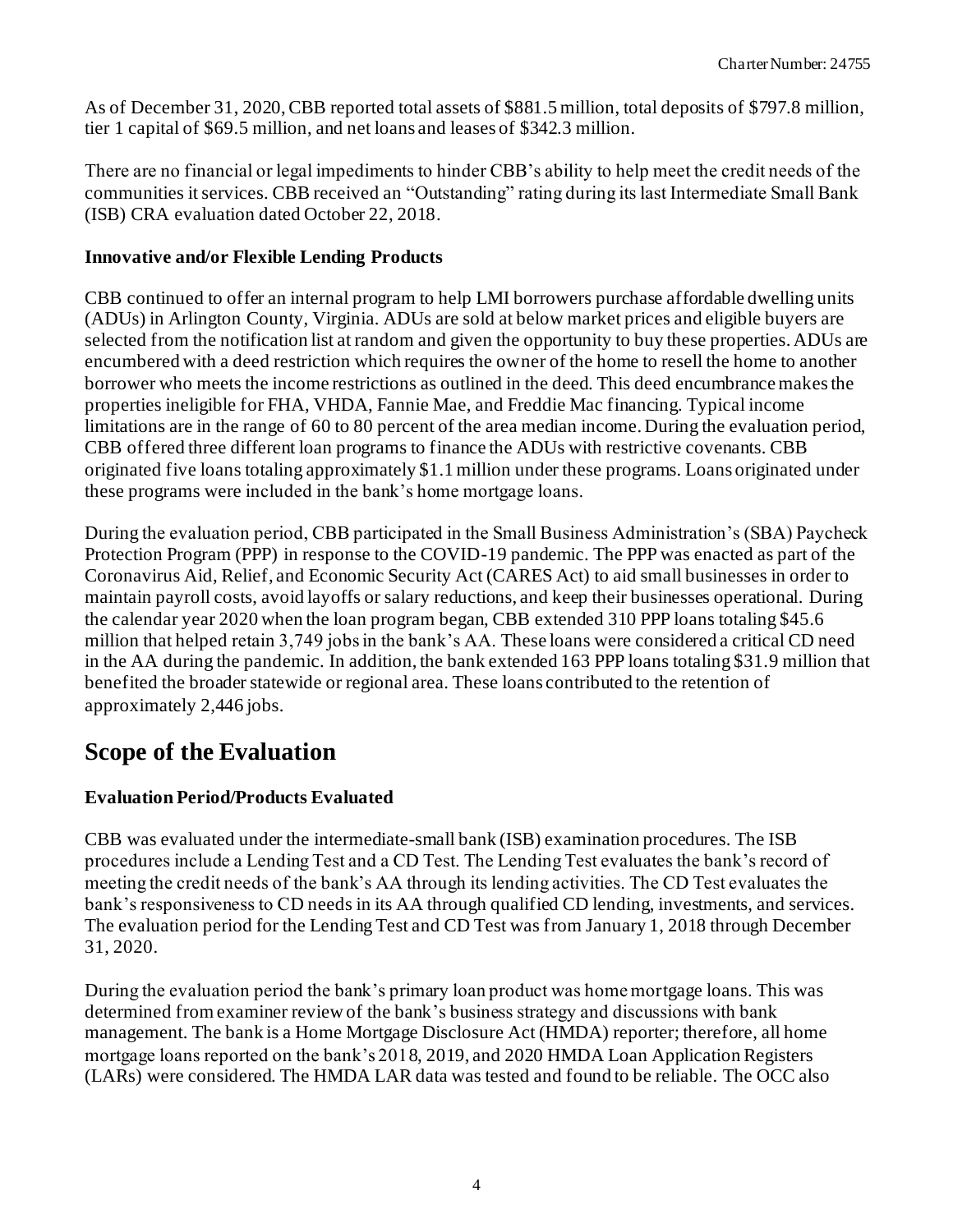reviewed the integrity of the bank's CD activities to ensure these activities qualify for credit under the CRA regulation.

Refer to the table in appendix A for more information on the scope of the review.

#### **Selection of Areas for Full-Scope Review**

In each state where the bank has an office, one or more of AAs within that state was selected for a fullscope review. For purposes of this evaluation, bank delineated assessment areas located within the same metropolitan statistical area (MSA), multistate metropolitan statistical area (MMSA), or combined statistical area (CSA) are combined and evaluated as a single AA. Similarly, bank delineated non-MSA AAs within the same state are combined and evaluated as a single area. These combined AAs may be evaluated as full- or limited-scope. Refer to the "Scope" section under each State Rating for details regarding how full-scope AAs were selected. Refer to appendix A, Scope of Examination, for a list of full- and limited-scope AAs.

#### **Ratings**

CBB has only one rating area, which is the state of Virginia; therefore, the conclusions formed, and ratings assigned are based on a full-scope review of the bank's single AA.

Refer to the "Scope" section under the state rating section for details.

### **Discriminatory or Other Illegal Credit Practices Review**

Pursuant to 12 CFR 25.28(c) or 195.28(c), respectively, in determining a national bank's or federal savings association's (collectively, bank) CRA rating, the OCC considers evidence of discriminatory or other illegal credit practices in any geography by the bank, or in any AA by an affiliate whose loans have been considered as part of the bank's lending performance. As part of this evaluation process, the OCC consults with other federal agencies with responsibility for compliance with the relevant laws and regulations, including the U.S. Department of Justice, the U.S. Department of Housing and Urban Development, and the Bureau of Consumer Financial Protection, as applicable.

The OCC has not identified that this institution has engaged in discriminatory or other illegal credit practices that require consideration in this evaluation.

The OCC will consider any information that this institution engaged in discriminatory or other illegal credit practices, identified by or provided to the OCC before the end of the institution's next performance evaluation in that subsequent evaluation, even if the information concerns activities that occurred during the evaluation period addressed in this performance evaluation.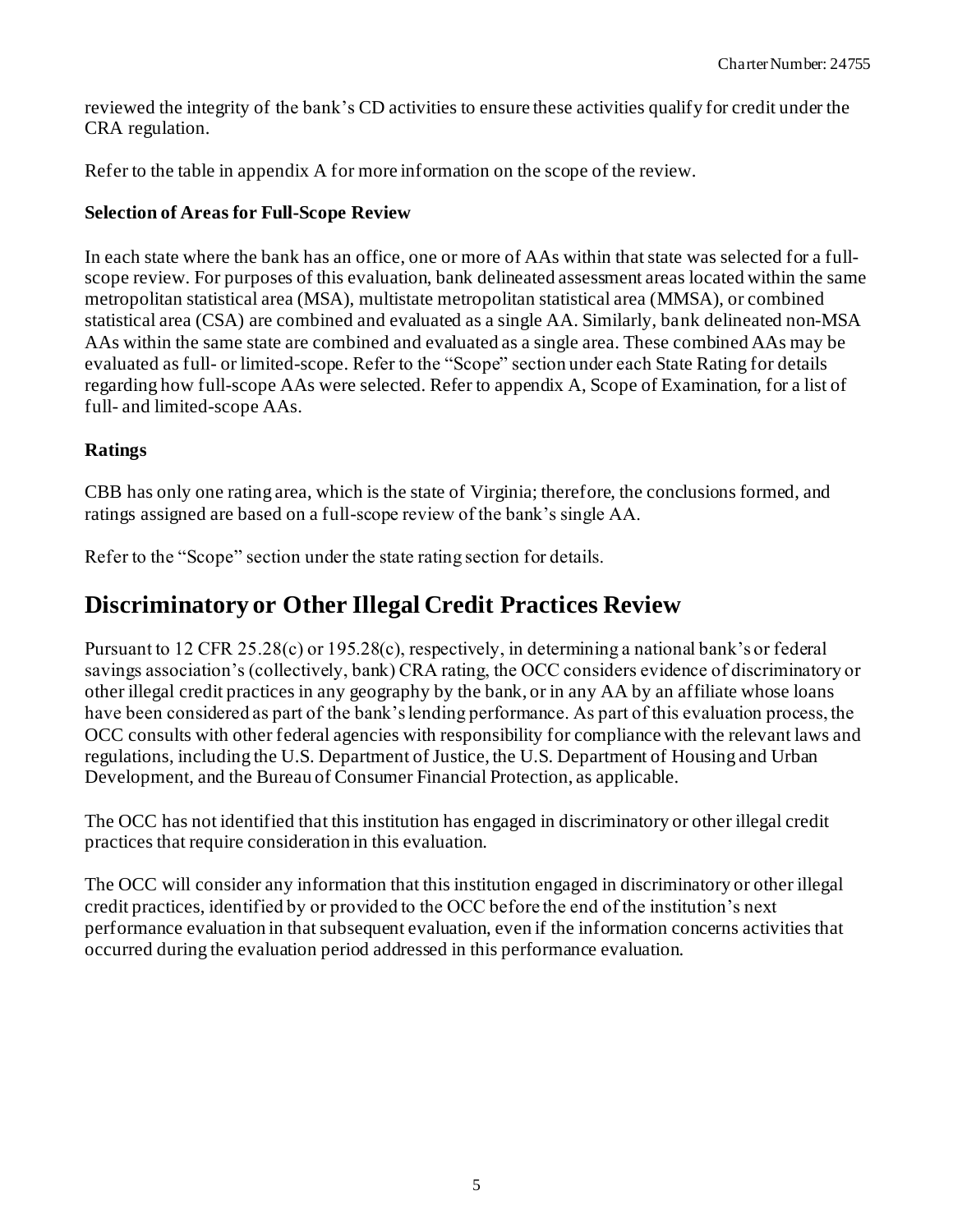## **State Rating**

### **State of Virginia**

### **CRA rating for the State of Virginia:** Outstanding.

**The Lending Test is rated:** Satisfactory. **The Community Development Test is rated:** Outstanding.

The major factors that support this rating include:

- Reasonable geographic distribution of loans in the AA.
- Reasonable distribution of lending to borrowers of different income levels in the AA.
- Excellent responsiveness to CD needs through CD activities in the AA.

### **Description of Institution's Operations in Virginia**

The bank provides products and services through one full-service branch office and a deposit accepting ATM located in an upper-income census tract within the state of Virginia. The composition of the AA is fully detailed in the Description of Institution section and in appendix A of this evaluation.

The AA is a competitive market for financial services. According to the June 30, 2020 Federal Deposit Insurance Corporation (FDIC) Deposit Market Share Report, there were 72 financial institutions within the bank's AA that operated 1,491 full-service branches with aggregate deposits of \$7.5 billion. CBB ranked 25th with a 0.3 percent deposit market share. The five most prominent financial institutions accounted for a total of 67.2 percent of the total market share.

There is a high level of competition for home mortgage loans among banks, credit unions, and nondepository mortgage lenders in the bank's AA*.* According to the most recent 2020 Peer Mortgage Data, there were 647 HMDA reporters who originated or purchased \$51.7 billion home mortgage loans within the bank's AA. CBB ranked  $168<sup>th</sup>$  with a market share of less than 1.0 percent. The top five lenders were Wells Fargo Bank N.A., Quicken Loans, Truist Bank., Mclean Mortgage Corporation and LoanDepot.Com, LLC, who held a combined market share of 23.7 percent in the AA.

According to the U.S. Bureau of Labor Statistics, unemployment rates in the Washington-Arlington-Alexandria, DC-VA-MD-WV MSA experienced a steady drop early in the evaluation period. However, unemployment levels increased from 3.2 percent in March 2020 to 9.4 percent in April 2020 due to the impacts of the COVID-19 pandemic and associated lockdowns and business closures. The economy continues to improve from the COVID-19 recession, but employment has not returned to pre-pandemic levels. As of December 31, 2020, the unemployment rate for the MSA was 6.5 percent. As of the same date, the unemployment rate for the state of Virginia was 5.8 percent. The national unemployment rate was 6.7 percent as of the same date.

### **Demographic Data**

The following table provides a summary of the demographics that includes housing and business information for the AA.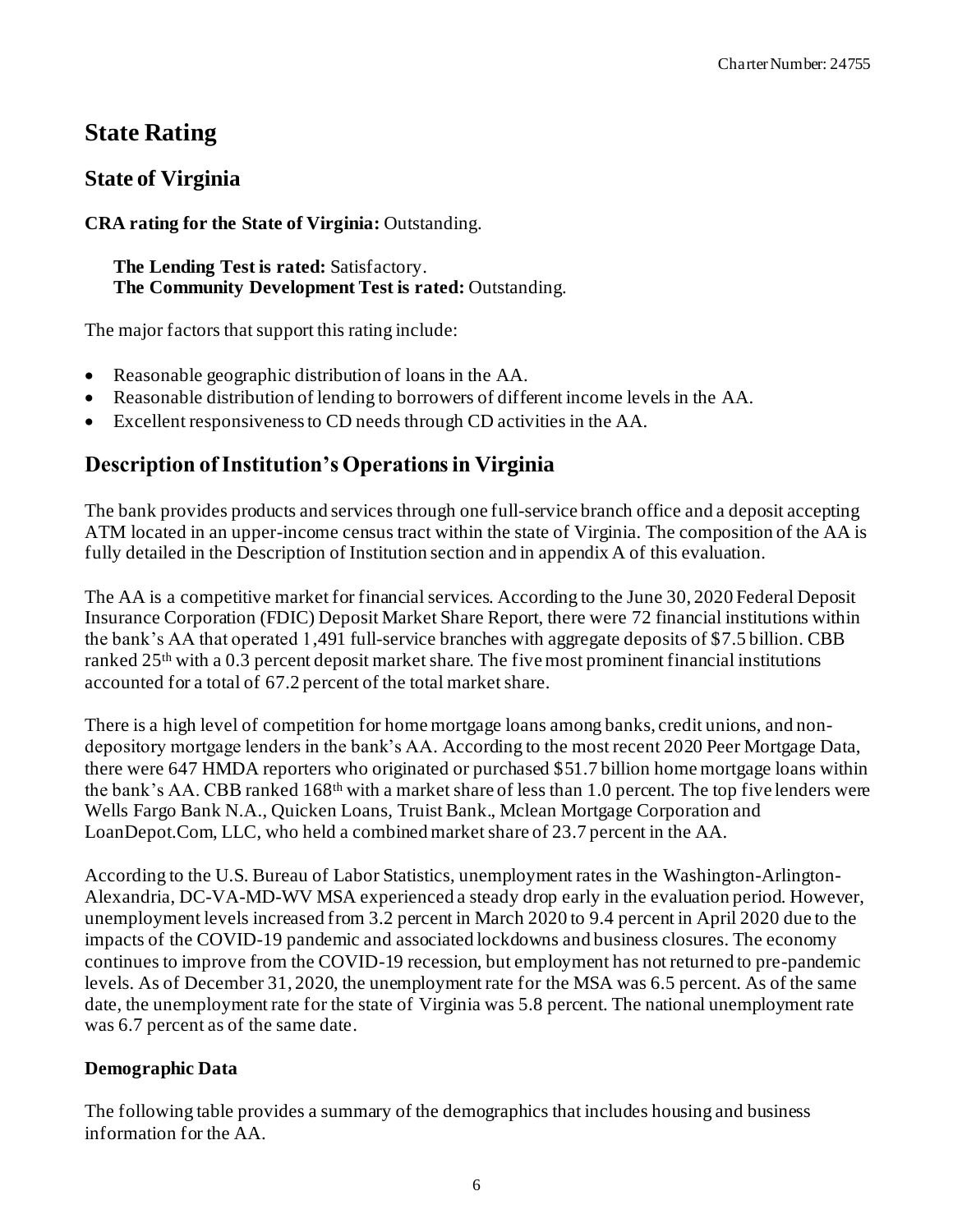| Table A - Demographic Information of the Assessment Area                                                                                                                                           |           |      |                                |      |      |           |  |  |  |  |  |  |  |
|----------------------------------------------------------------------------------------------------------------------------------------------------------------------------------------------------|-----------|------|--------------------------------|------|------|-----------|--|--|--|--|--|--|--|
| <b>Assessment Area: Chain Bridge AA</b><br><b>Moderate</b><br><b>Middle</b><br><b>Upper</b><br>Low<br>#<br>Demographic Characteristics<br>$%$ of #<br>$%$ of #<br>$%$ of #<br>$%$ of #<br>$%$ of # |           |      |                                |      |      |           |  |  |  |  |  |  |  |
| Geographies (Census Tracts)                                                                                                                                                                        | 325       | 2.8  | 8.9                            | 36.0 | 50.8 | 1.5       |  |  |  |  |  |  |  |
| Population by Geography                                                                                                                                                                            | 1,389,377 | 3.4  | 9.6                            | 36.6 | 50.4 | 0.0       |  |  |  |  |  |  |  |
| Housing Units by Geography                                                                                                                                                                         | 533,787   | 2.9  | 9.6                            | 37.4 | 50.0 | 0.0       |  |  |  |  |  |  |  |
| Owner-Occupied Units by Geography                                                                                                                                                                  | 318,346   | 1.0  | 5.8                            | 33.7 | 59.5 | 0.0       |  |  |  |  |  |  |  |
| Occupied Rental Units by Geography                                                                                                                                                                 | 186,083   | 6.2  | 15.9                           | 43.6 | 34.3 | 0.0       |  |  |  |  |  |  |  |
| Vacant Units by Geography                                                                                                                                                                          | 29,358    | 3.2  | 11.3                           | 38.8 | 46.7 | 0.0       |  |  |  |  |  |  |  |
| <b>Businesses by Geography</b>                                                                                                                                                                     | 175,688   | 1.5  | 6.0                            | 38.6 | 53.8 | 0.1       |  |  |  |  |  |  |  |
| Farms by Geography                                                                                                                                                                                 | 1,930     | 1.7  | 6.5                            | 38.4 | 53.3 | 0.2       |  |  |  |  |  |  |  |
| Family Distribution by Income Level                                                                                                                                                                | 334,848   | 16.2 | 13.6                           | 19.0 | 51.3 | 0.0       |  |  |  |  |  |  |  |
| Household Distribution by Income Level                                                                                                                                                             | 504,429   | 16.6 | 13.7                           | 18.4 | 51.3 | 0.0       |  |  |  |  |  |  |  |
| Median Family Income MSA - 47894<br>Washington-Arlington-Alexandria, DC-<br>VA-MD-WV                                                                                                               |           |      | \$106,105 Median Housing Value |      |      | \$512,900 |  |  |  |  |  |  |  |
|                                                                                                                                                                                                    |           |      | Median Gross Rent              |      |      | \$1,791   |  |  |  |  |  |  |  |
|                                                                                                                                                                                                    |           |      | Families Below Poverty Level   |      |      | 4.2%      |  |  |  |  |  |  |  |
| Source: 2015 ACS and 2020 D&B Data<br>Due to rounding, totals may not equal 100.0%<br>(*) The NA category consists of geographies that have not been assigned an income classification.            |           |      |                                |      |      |           |  |  |  |  |  |  |  |

When looking at housing affordability, the AA has a remarkably high cost of living that makes homeownership for most LMI persons difficult to obtain. The table below illustrates housing affordability calculations for the MSA included in the bank's AA. The monthly mortgage payment calculations assume a 30-year mortgage with a 5.0 percent interest rate, but does not account for down payment, homeowner's insurance, real estate taxes, or any additional monthly expenses. The maximum low-income and maximum moderate-income annual income calculations are based on 50 percent and 80 percent of the 2020 FFIEC adjusted median family income in the MSA. As the table illustrates, both LMI borrowers would be challenged to afford the median home price in the MSA.

Furthermore, there was a limited number of owner-occupied-units available in the bank's LMI geographies. The population within the low-income geographies was 47,238; however, there were just 3,183 owner-occupied units. The population within the moderate-income geographies was 133,380 however, there were only 18,467 owner-occupied units.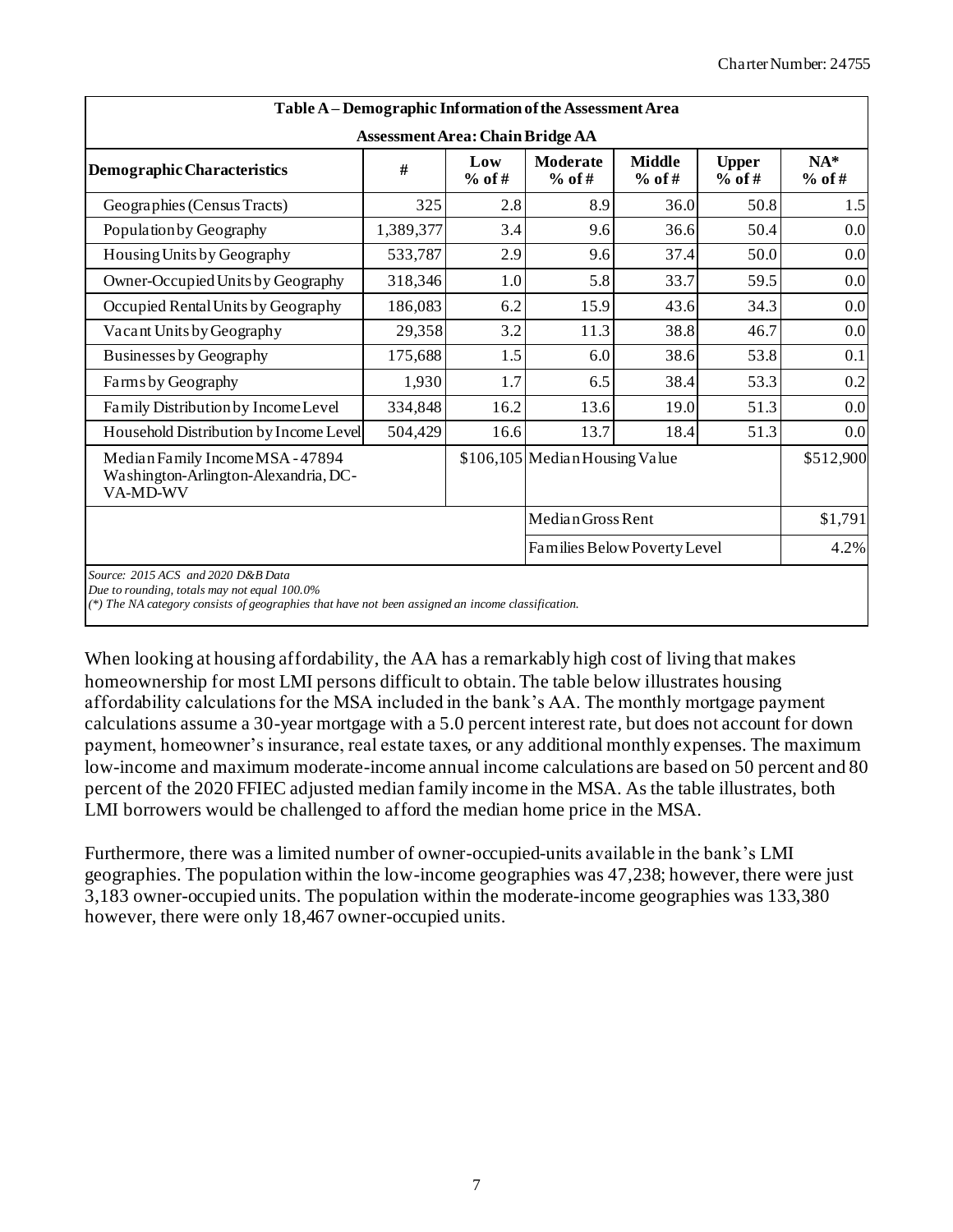|               | <b>2020 Housing Affordability</b> |                                                                          |                   |                       |               |         |       |         |                                         |  |  |  |  |  |  |
|---------------|-----------------------------------|--------------------------------------------------------------------------|-------------------|-----------------------|---------------|---------|-------|---------|-----------------------------------------|--|--|--|--|--|--|
| <b>MD/MSA</b> | 2020                              | Maximum MaximumMaximumMaximumMaximumMaximum 2020                         |                   |                       |               |         |       |         | Mortgage                                |  |  |  |  |  |  |
| <b>Name</b>   | <b>Updated</b>                    | Low-Income Affordable Monthly Moderate-Affordable Monthly Median Payment |                   |                       |               |         |       |         |                                         |  |  |  |  |  |  |
|               | MFI                               | <b>Annual</b>                                                            | Mortgage Mortgage |                       | <b>Income</b> |         |       |         | Mortgage Mortgage Home   Based on       |  |  |  |  |  |  |
|               |                                   | Income                                                                   |                   | <b>Amount</b> Payment | <b>Annual</b> |         |       |         | <b>Amount Payment Sales Sales Price</b> |  |  |  |  |  |  |
|               |                                   |                                                                          |                   |                       | Income        |         |       | Price*  |                                         |  |  |  |  |  |  |
| MSA47894      | 118,700                           | 59.350                                                                   | 276,395           | 1,484                 | 94,960        | 442,233 | 2,374 | 497.445 | 2,670                                   |  |  |  |  |  |  |

\*Source – National Association of Realtors 2020 median home sales price of existing single-family homes for Metropolitan Areas.

### **Economic Data**

According to the November 2020 Moody Analytics report, the Washington-Arlington-Alexandria economy exited recession and was in recovery; however, the COVID-19 pandemic continued to threaten the economy's progress. The increase in unemployment was less severe in the MSA than nationwide, but the recovery had been much slower. Expectations were that the Washington-Arlington-Alexandria's economic recovery would begin to pick up in mid-2021 once a COVID-19 vaccine was widely distributed, but it would not be until 2024 before employment returns to pre-pandemic levels. Strengths for this area continued to be an educated workforce and high per capita income, increased notoriety as an East Coast technical industry hub, and a popular tourist destination. Weaknesses included exposure to downturn in tourism, above average living costs, high exposure to the federal government, and high business and regulatory costs.

### **Community Contacts**

Comments were provided by one community contact serving the bank's AA as well as by several other organizations through a Greater Washington, DC Community Needs Assessment meeting. Through the contact and the meeting with several organizations, it was noted that the overall economic condition within the MSA remains healthy as construction activity and wages are stable, and stimulus payments should continue to support the community. However, there are several needs and areas of opportunity to improve the community that were present prior to, and have been exacerbated by, the COVID-19 pandemic. There is an opportunity for financial banks to provide construction and renovation funding for affordable housing. There is a growing concern over what will happen to renters and homeowners when rent and mortgage deferments expire. There is a disconnect between skills and available jobs. There is no federal funding to support workforce development needs, which leaves open a significant opportunity for banks. There is a need to invest in earn and learn programs where people get paid while they are learning a new skill. Affordable childcare is needed so that people can return to the workforce and pursue job training and educational opportunities. Low-income households need accessto information and technology. Behavioral health services need to be supported; demand has grown significantly over the past year as families experience physical losses.

In addition, the COVID-19 pandemic also created a need to lend to small business to help maintain operations during a period of cash flow disruptions. Considering the ongoing COVID-19 pandemic, demographic and economic data, the OCC determined that small business lending was also a significant credit need.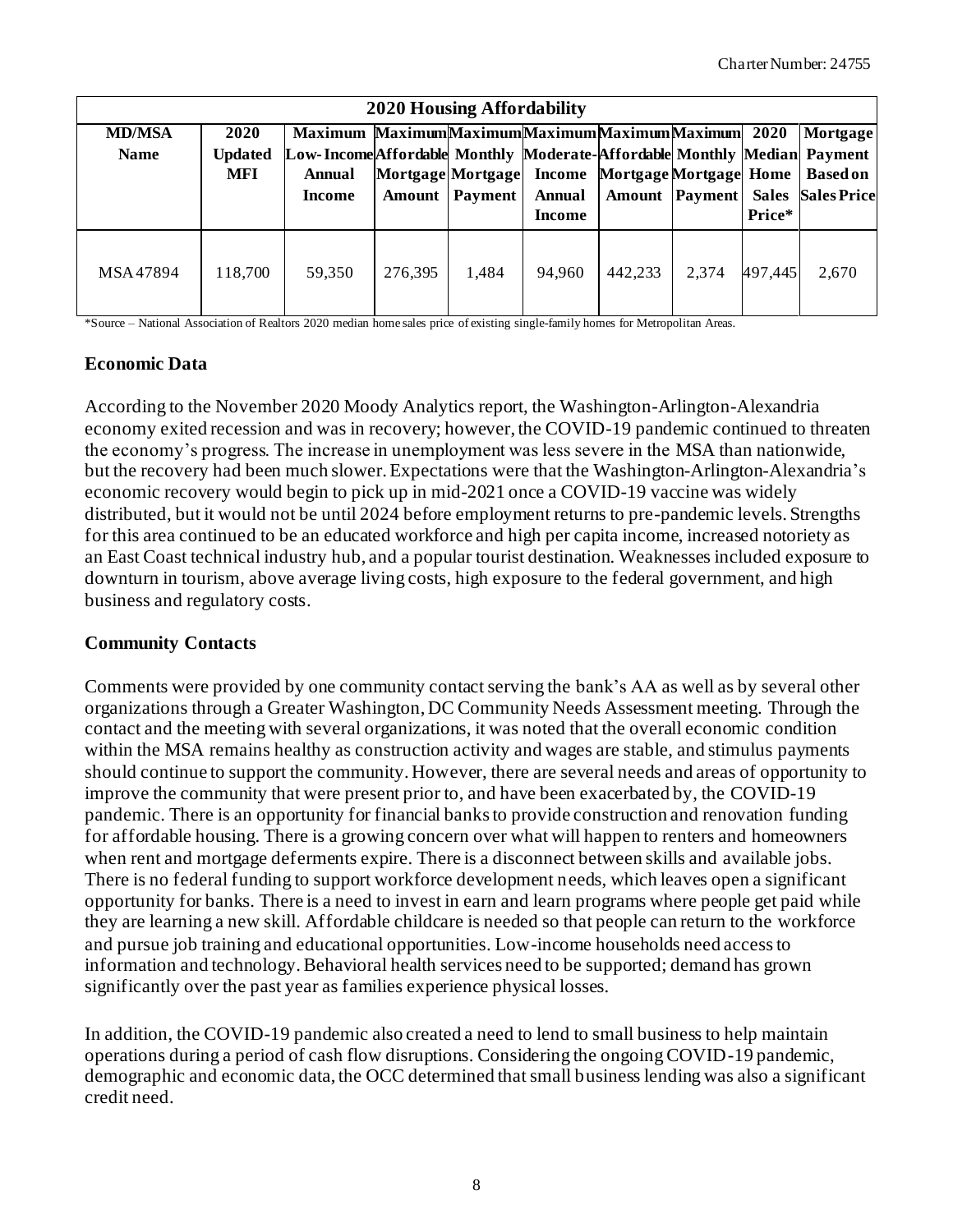### **Scope of Evaluation in Virginia**

CBB operates only in the state of Virginia. The OCC performed a full-scope evaluation of the bank's only AA. There were no limited-scope areas to review.

Refer to the table in appendix A for a complete description of the AA.

### **CONCLUSIONS WITH RESPECT TO PERFORMANCE TESTS IN VIRGINIA**

### **LENDING TEST**

The bank's performance under the Lending Test in Virginia is rated Satisfactory.

### **Conclusions for Area Receiving a Full-Scope Review**

Based on a full-scope review, the bank's lending performance in the state of Virginia is reasonable.

### **Distribution of Loans by Income Level of the Geography**

The bank exhibits reasonable geographic distribution of loans in the state.

### *Home Mortgage Loans*

Refer to Table O in the state of Virginia section of appendix D for the facts and data used to evaluate the geographic distribution of the bank's home mortgage loan originations and purchases.

The percentage of home mortgage loans to borrowers in low-income census tracts was slightly below the percentage owner-occupied housing units and the percentage of loans by all lenders in low-income census tracts.

The percentage of home mortgage loans to borrowers in moderate-income census tracts was below the percentage of owner-occupied housing units and the percentage of loans by all lenders in moderateincome census tracts.

In the analysis, the OCC considered several performance context factors including AA demographics and significant market competition in the AA. CBB has only one branch which is located in an upperincome census tract with no adjacent LMI census tracts. The lack of branch presence in LMI census tracts constricts lending in those areas. In addition, the limited number of owner-occupied housing units in LMI geographies poses a significant challenge to lending in these areas. The majority of owneroccupied housing was located in middle- and upper-income geographies. The bank's performance was consistent with the limited opportunities to lend in LMI geographies.

The following table illustrates the significant competition in LMI geographies, where the top five lenders represent a quarter of \$596 million in low-income and \$2.8 billion in moderate-income lending activity. The bank did not originate or purchase enough loans in 2020 to establish a market share ranking.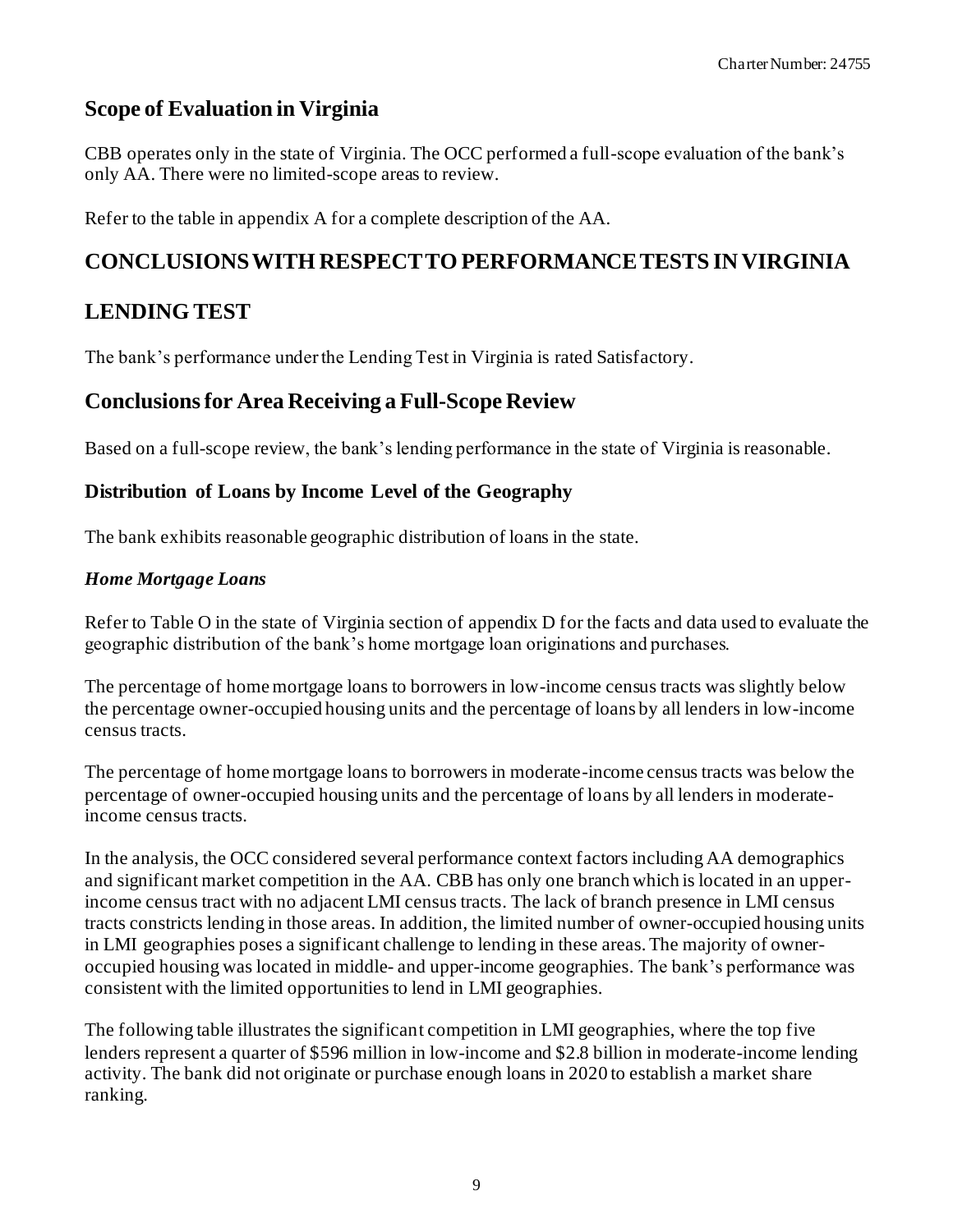| 2020 HMDA Market Share Data    |      |               |                                    |      |               |  |  |  |  |  |  |  |  |  |
|--------------------------------|------|---------------|------------------------------------|------|---------------|--|--|--|--|--|--|--|--|--|
| <b>Assessment Area: CBB AA</b> |      |               |                                    |      |               |  |  |  |  |  |  |  |  |  |
| <b>Low-Income Geographies</b>  |      |               | <b>Moderate-Income Geographies</b> |      |               |  |  |  |  |  |  |  |  |  |
|                                |      | $\frac{6}{9}$ |                                    |      | $\frac{6}{9}$ |  |  |  |  |  |  |  |  |  |
|                                |      | <b>Market</b> |                                    |      | <b>Market</b> |  |  |  |  |  |  |  |  |  |
| <b>Bank</b>                    | Rank | <b>Share</b>  | <b>Bank</b>                        | Rank | <b>Share</b>  |  |  |  |  |  |  |  |  |  |
| Wells Fargo Bank, NA           |      | 7.3           | Wells Fargo Bank, NA               |      | 6.8           |  |  |  |  |  |  |  |  |  |
| Quicken Loans                  | 2    | 5.6           | Quicken Loans                      | ↑    | 5.2           |  |  |  |  |  |  |  |  |  |
| <b>Truist Bank</b>             |      | 4.8           | <b>Truist Bank</b>                 |      | 5.2           |  |  |  |  |  |  |  |  |  |
| Navy Federal Credit Union      | 4    | 4.4           | Navy Federal Credit Union          | 4    | 3.5           |  |  |  |  |  |  |  |  |  |
| Freedom Mortgage Corporation   |      | 4.0           | Freedom Mortgage Corporation       |      | 3.2           |  |  |  |  |  |  |  |  |  |
| TotalLenders                   | 208  |               |                                    | 339  |               |  |  |  |  |  |  |  |  |  |

### **Lending Gap Analysis**

OCC examiners reviewed summary reports and AA maps detailing the bank's lending activity to identify any gaps in the geographic distribution of loans. No unexplained conspicuous gaps were identified.

### **Distribution of Loans by Income Level of the Borrower**

The bank exhibits a reasonable distribution of loans to individuals of different income levels given the product lines offered by the bank.

### *Home Mortgage Loans*

Refer to Table P in the state of Virginia section of appendix D for the facts and data used to evaluate the borrower distribution of the bank's home mortgage loan originations and purchases.

The percentage of home mortgage loans to low-income borrowers was below the distribution of lowincome families and was slightly below the percentage of loans by all lenders to low-income families.

The percentage of home mortgage loans to moderate-income borrowers was below both the distribution of moderate-income families and the percentage of loans by all lenders to moderate-income families.

The OCC considered the high median housing value compared to income that constrains affordability of homeownership for LMI people. The median value of homes in the MSA was nearly eight times the earnings of low-income families and nearly five times the earnings of moderate-income families. This indicates that a limited proportion of the owner-occupied units were affordable to LMI individuals. In addition, within the AA, 4.2 percent of families were below the poverty level and may find it difficult to qualify for a home loan.

### **Responses to Complaints**

CBB did not receive any complaints regarding its performance in helping to meet the credit needs in the Bank's AAs during this evaluation period.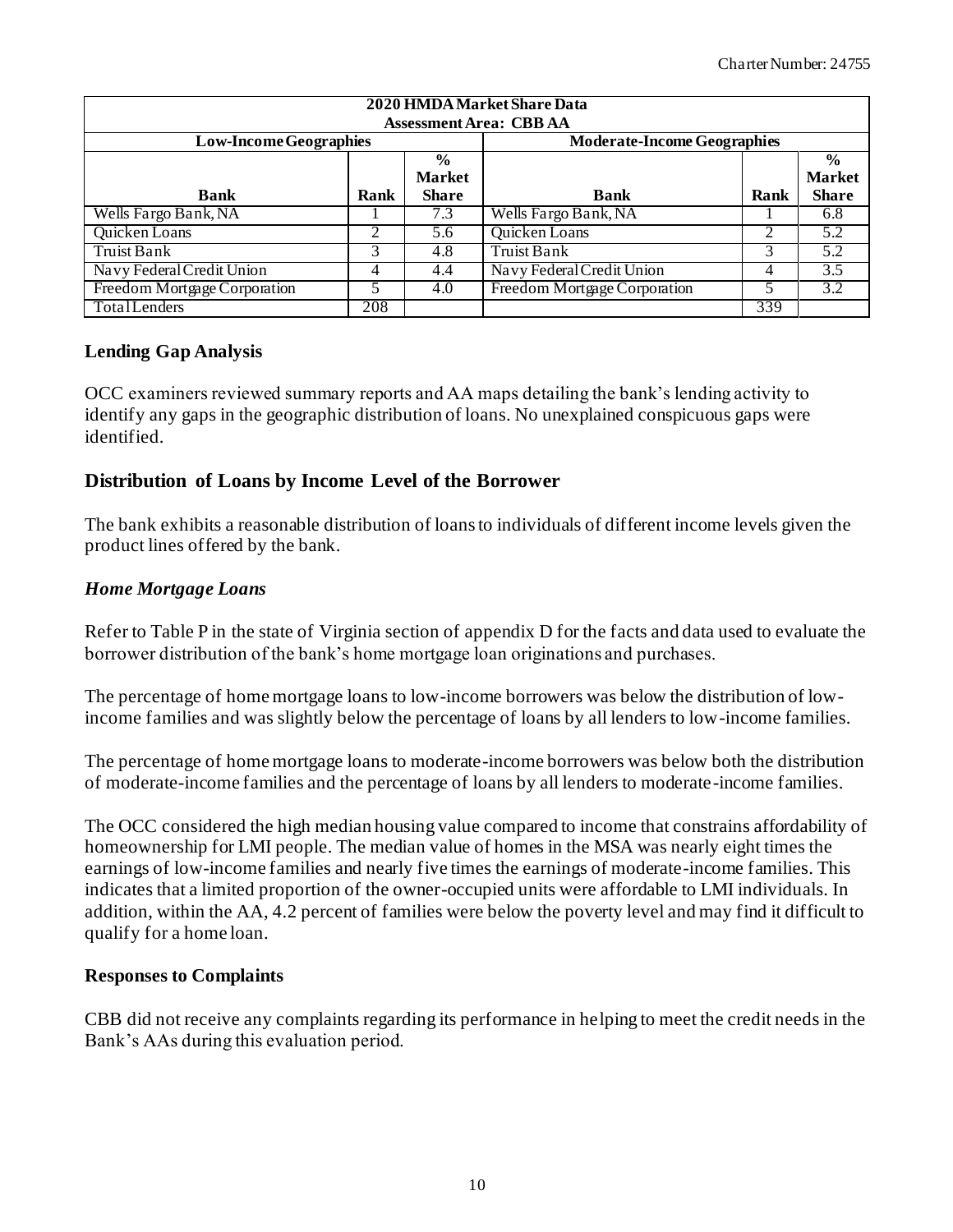### **COMMUNITY DEVELOPMENT TEST**

The bank's performance under the Community Development (CD) Test in the state of Virginia is rated Outstanding.

### **Conclusions for Area Receiving a Full-Scope Review**

Based on a full-scope review, the bank exhibits excellent responsiveness to CD needs in the state through CD loans, qualified investments, and CD services, as appropriate, considering the bank's capacity and the need and availability of such opportunities for CD in the bank's AA. Performance related to CD activities had a positive impact on the bank's rating in the state. CBB's CD activity addressed the crucial need of PPP financing to support businesses in the AA impacted by the COVID-19 pandemic and affordable housing.

#### **Number and Amount of Community Development Loans**

The Community Development (CD) Loans Table, shown below, sets forth the information and data used to evaluate the bank's level of CD lending. The table includes all CD loans, including multifamily loans that also qualify as CD loans.

| <b>Community Development Loans</b> |      |                |           |               |  |  |  |  |  |  |  |  |  |
|------------------------------------|------|----------------|-----------|---------------|--|--|--|--|--|--|--|--|--|
|                                    |      | Total          |           |               |  |  |  |  |  |  |  |  |  |
| Assessment Area                    | $\#$ | % of Total $#$ | \$(000's) | % of Total \$ |  |  |  |  |  |  |  |  |  |
| MSA 47900 (partial)                |      | 0.2            | 96        | 0.1           |  |  |  |  |  |  |  |  |  |
| PPP loans – Assessment Area        | 310  | 65.4           | 45,581    | 58.9          |  |  |  |  |  |  |  |  |  |
| PPP Loans<br>Statewide/Regional    | 163  | 34.4           | 31,907    | 40.4          |  |  |  |  |  |  |  |  |  |

During the evaluation period, CBB originated 311 CD loans totaling \$45.6 million in the bank's AA. These loans provided payroll protection and job retention for 164 jobs in moderate-income census tracts in the AA. The OCC considered loans that benefited the broader statewide or regional area as the bank had effectively met the credit needs of the AA. CBB originated 163 PPP loans totaling \$31.9 million that benefited the broader statewide or regional area. These loans assisted in saving 136 jobs in lowincome census tracts and 472 jobs in moderate-income census tracts.

These loans demonstrated excellent responsiveness to identified needs in the AA. CBB was particularly responsive to the SBA's PPP lending and originated a significant volume of PPP loans, given the bank's size and capacity.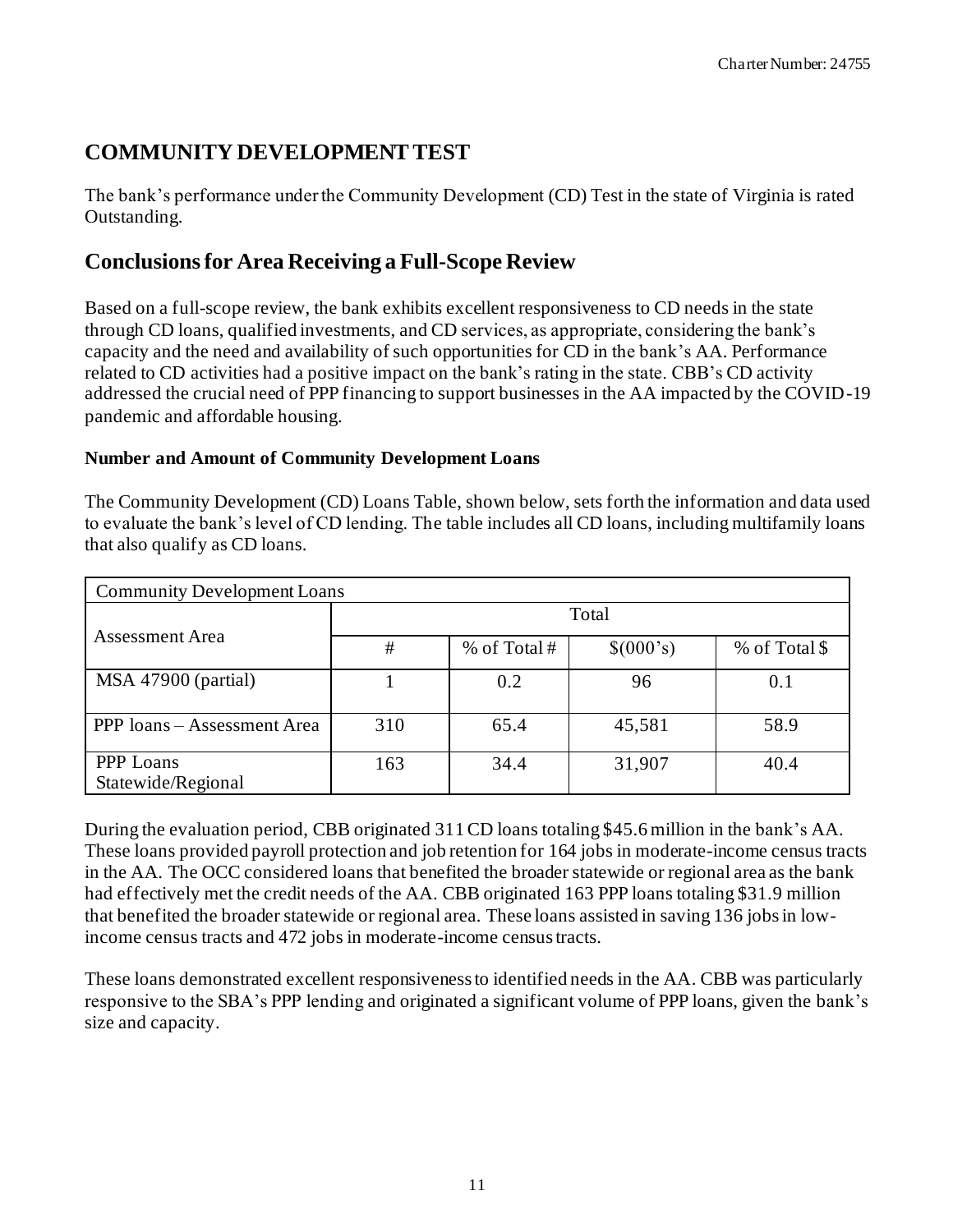| <b>Qualified Investments</b>  |   |           |    |           |    |                   |           |               |               |                  |  |
|-------------------------------|---|-----------|----|-----------|----|-------------------|-----------|---------------|---------------|------------------|--|
|                               |   | Prior     |    | Current   |    | Total             |           | Unfunded      |               |                  |  |
| Assessment Area               |   | Period*   |    | Period    |    |                   |           |               | Commitments** |                  |  |
|                               | # | \$(000's) | #  | \$(000's) | #  | $%$ of<br>Total # | \$(000's) | % of<br>Total | #             | \$(000's)        |  |
| <b>MSA 47900</b><br>(partial) | 8 | \$1,690   | 47 | \$12,667  | 55 | 77.5              | \$14,357  | 91.8          | $\theta$      | $\boldsymbol{0}$ |  |
| Statewide/Regional            |   | \$1,261   | 14 | \$32      | 16 | 22.5              | \$1,293   | 8.2           | 0             | $\boldsymbol{0}$ |  |

### **Number and Amount of Qualified Investments**

\* Prior Period Investments' means investments made in a previous evaluation period that are outstanding as of the examination d ate. \*\* Unfunded Commitments' means legally binding investment commitments that are tracked and recorded by the institution's fina ncial reporting system.

The Qualified Investment Table, shown above, sets forth the information and data used to evaluate the bank's level of qualified CD investments. The table includes all CD investments and donations, including prior period investments that remain outstanding as of the evaluation date.

During the evaluation period the Bank's qualified investments and donations totaled \$15.7 million. Qualified investments and donations include 61 new investments and donations totaling \$12.7 million and 10 prior period investments with a total current book value at the end of the evaluation period of approximately \$3.0 million. CBB is able to receive credit for qualified investments made outside of its AA because the Bank has adequately addressed the community development needs within its AA. The investments demonstrate the Bank's responsiveness to affordable housing initiatives, which is an identified community development need in the AA

Examples of CD investments in the AA include:

- Two investments in qualifying Fannie Mae pools totaling \$2.2 million. The loans were to LMI borrowers within the bank's AA.
- Six investments in qualifying Virginia Housing Development Authority (VHDA) bonds totaling \$5.9 million. The VHDA finances the acquisition, construction, rehabilitation, and ownership of housing intended for occupancy or ownership by families of low or moderate income in the Commonwealth of Virginia.
- CBB invested \$569 thousand in an SBA Loan Fund whose mission is to promote economic development by supporting permanent job creation, retention and/or improvement in LMI geographies or in areas targeted for redevelopment by federal, state, or local governments. The investment provided financing to two businesses located in the counties of Fairfax and Arlington in Virginia.

### **Extent to Which the Bank Provides Community Development Services**

CD services were effective and responsive in addressing community needs. The bank conducted or supported several CD services consistent with its capacity and expertise. During the evaluation period,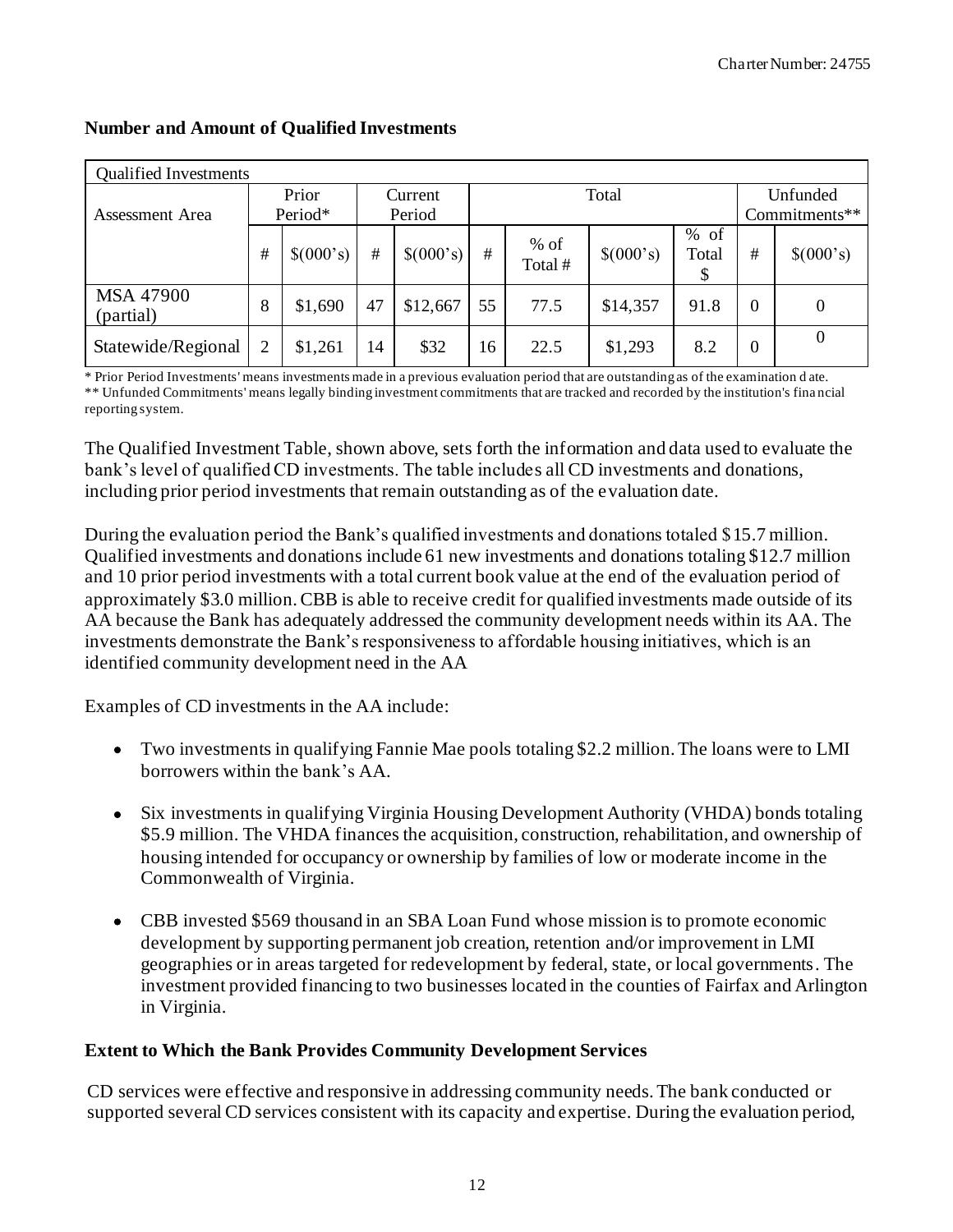CBB employees provided approximately 302 service hours to CD organizations that benefit low- and moderate-income individuals and families in the AA.

The following are notable examples of CD services provided in the AA:

- A bank employee provided underwriting expertise while serving as the Chair of the Loan Committee for a nonprofit organization that provides SBA 504 loans to small businesses.
- A senior officer of the bank served as a member of the board of directors at a nonprofit organization that provides crisis intervention, safe housing, and supportive services to homeless families and victims of domestic violence in the community.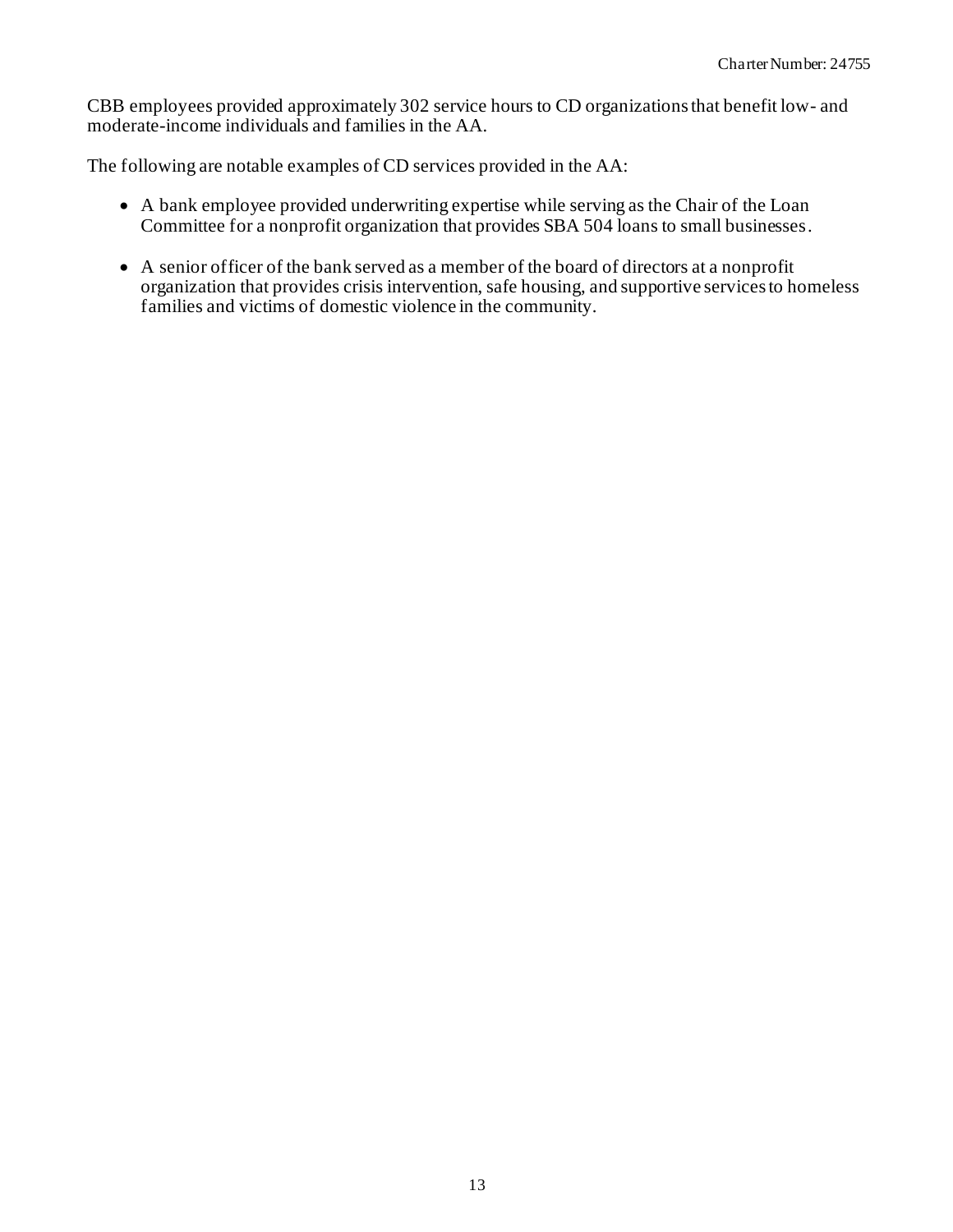## **Appendix A: Scope of Examination**

The following table identifies the time period covered in this evaluation, affiliate activities that were reviewed, and loan products considered. The table also reflects the MSA(s) and non-MSA(s) that received comprehensive examination review, designated by the term "full-scope," and those that received a less comprehensive review, designated by the term "limited-scope".

| <b>Time Period Reviewed:</b>       | 01/01/2018 to 12/31/2020                                      |                                           |  |  |  |  |  |
|------------------------------------|---------------------------------------------------------------|-------------------------------------------|--|--|--|--|--|
| <b>Bank Products Reviewed:</b>     | Home mortgage loans                                           |                                           |  |  |  |  |  |
|                                    | Community development loans, qualified investments, community |                                           |  |  |  |  |  |
|                                    | development services                                          |                                           |  |  |  |  |  |
| Affiliate(s)                       | <b>Affiliate Relationship</b>                                 | <b>Products Reviewed</b>                  |  |  |  |  |  |
| Not Applicable                     |                                                               | Home mortgage loans                       |  |  |  |  |  |
|                                    |                                                               | Community development loans, qualified    |  |  |  |  |  |
|                                    |                                                               | investments, community development        |  |  |  |  |  |
|                                    |                                                               | services                                  |  |  |  |  |  |
|                                    |                                                               |                                           |  |  |  |  |  |
|                                    | List of Assessment Areas and Type of Examination              |                                           |  |  |  |  |  |
| <b>Rating and Assessment Areas</b> | <b>Type of Exam</b>                                           | <b>Other Information</b>                  |  |  |  |  |  |
| <b>State</b>                       |                                                               |                                           |  |  |  |  |  |
|                                    |                                                               | Portion of the Washington-Arlington-      |  |  |  |  |  |
|                                    |                                                               | Alexandria, DC-VA-MD (MD 47894)           |  |  |  |  |  |
|                                    |                                                               | comprised of:                             |  |  |  |  |  |
| Virginia                           | Full scope                                                    | Arlington and Fairfax Counties, Virginia. |  |  |  |  |  |
|                                    |                                                               | Fairfax & Falls Church Cities, Virginia.  |  |  |  |  |  |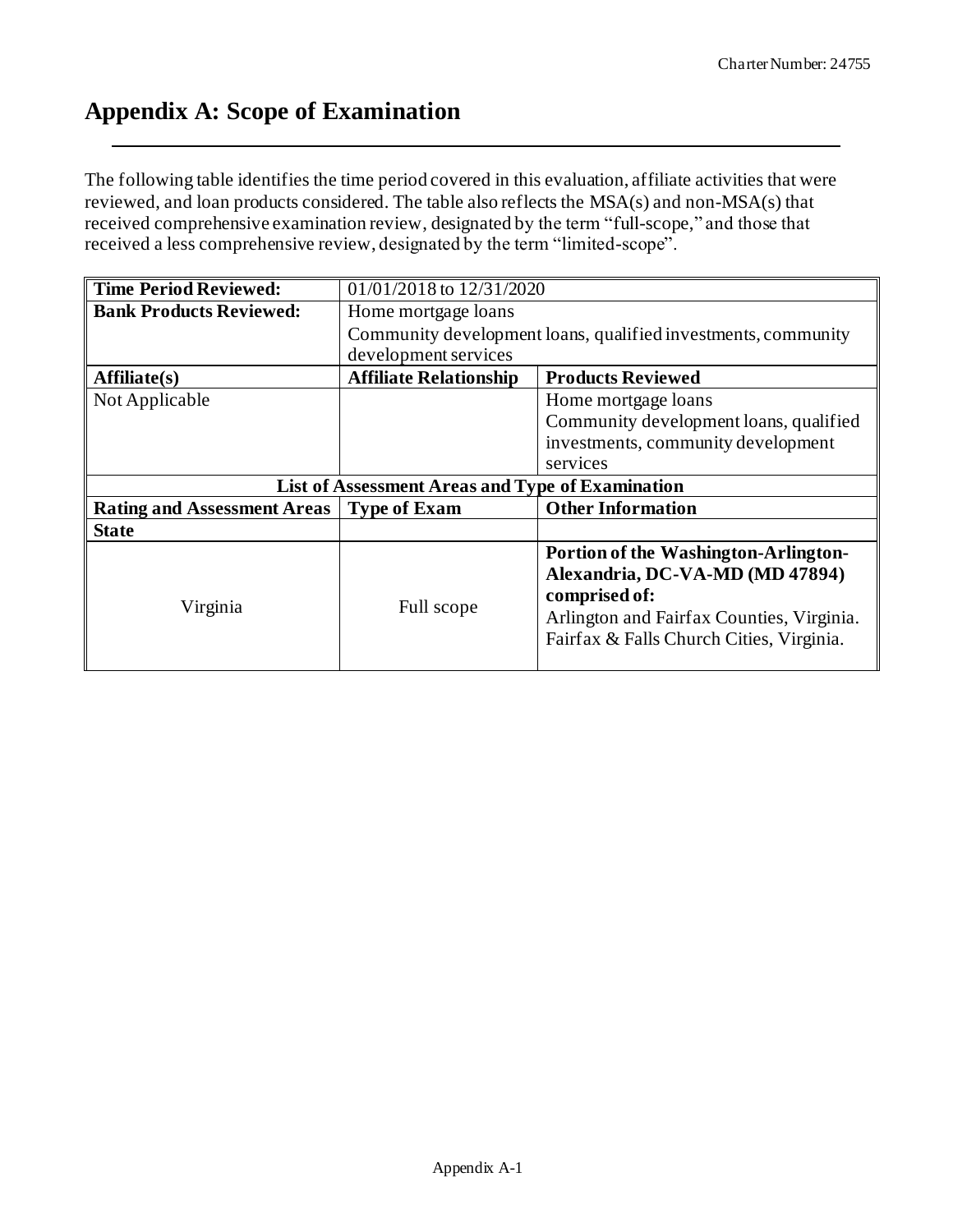## **Appendix B: Summary of MMSA and State Ratings**

|                                                                                                                    | <b>RATINGS</b><br><b>Chain Bridge Bank, National Association</b> |             |             |  |  |  |  |  |  |  |  |  |  |  |
|--------------------------------------------------------------------------------------------------------------------|------------------------------------------------------------------|-------------|-------------|--|--|--|--|--|--|--|--|--|--|--|
| Overall<br><b>Lending Test</b><br><b>CD</b> Test<br><b>Bank/State</b><br>Rating*<br><b>Overall Bank:</b><br>Rating |                                                                  |             |             |  |  |  |  |  |  |  |  |  |  |  |
| Chain Bridge<br>Bank, National<br>Association                                                                      | Satisfactory                                                     | Outstanding | Outstanding |  |  |  |  |  |  |  |  |  |  |  |
| State:                                                                                                             |                                                                  |             |             |  |  |  |  |  |  |  |  |  |  |  |
| Virginia                                                                                                           | Satisfactory                                                     | Outstanding | Outstanding |  |  |  |  |  |  |  |  |  |  |  |

(\*) The Lending Test and Community Development Test carry equal weight in the overall rating.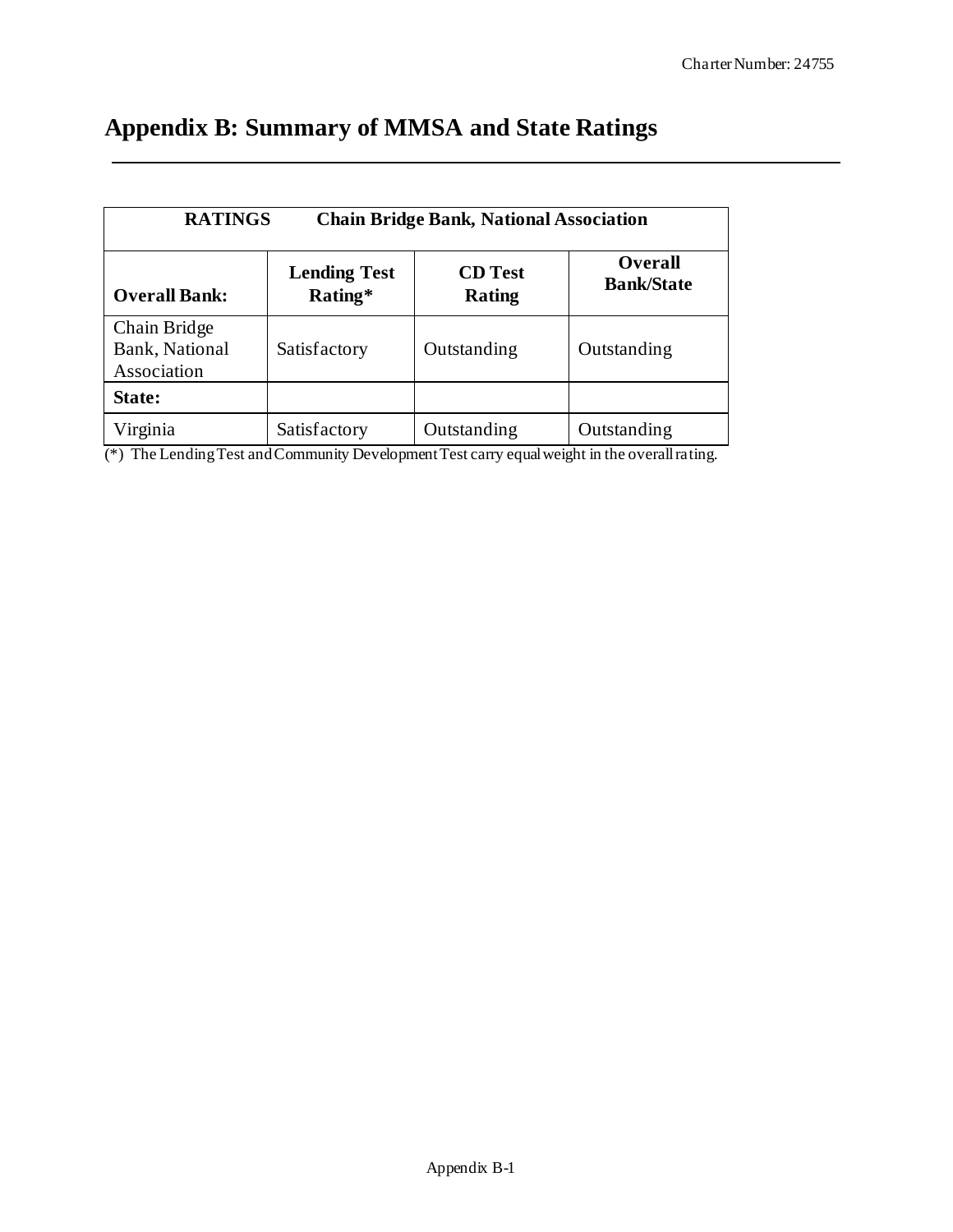## **Appendix C: Definitions and Common Abbreviations**

The following terms and abbreviations are used in this performance evaluation, including the CRA tables. The definitions are intended to provide the reader with a general understanding of the terms, not a strict legal definition.

**Affiliate:** Any company that controls, is controlled by, or is under common control with another company. A company is under common control with another company if the same company directly or indirectly controls both companies. For example, a bank subsidiary is controlled by the bank and is, therefore, an affiliate.

**Aggregate Lending (Aggt.):** The number of loans originated and purchased by all reporting lenders (HMDA or CRA) in specified income categories as a percentage of the aggregate number of loans originated and purchased by all reporting lenders in the state/assessment area.

**Census Tract (CT):** A small, relatively permanent statistical subdivision of a county delineated by a local committee of census data users for the purpose of presenting data. Census tracts nest within counties, and their boundaries normally follow visible features, but may follow legal geography boundaries and other non-visible features in some instances, Census tracts ideally contain about 4,000 people and 1,600 housing units.

**Combined Statistical Area (CSA):** A geographic entity consisting of two or more adjacent Core Based Statistical Areas with employment interchange measures of at least 15. An employment interchange measure is a measure of ties between two adjacent entities. The employment interchange measure is the sum of the percentage of workers living in the smaller entity who work in the larger entity and the percentage of employment in the smaller entity that is accounted for by workers who reside in the larger entity.

**Community Development (CD):** Affordable housing (including multifamily rental housing) for low- or moderate-income individuals; community services targeted to low- or moderate-income individuals; activities that promote economic development by financing businesses or farms that meet Small Business Administration Development Company or Small Business Investment Company programs size eligibility standards or have gross annual revenues of \$1 million or less; or activities that revitalize or stabilize low- or moderate-income geographies, distressed or underserved nonmetropolitan middleincome geographies, or designated disaster areas.

**Community Reinvestment Act (CRA):** The statute that requires the OCC to evaluate a bank's record of meeting the credit needs of its entire community, including LMI areas, consistent with the safe and sound operation of the bank, and to take this record into account when evaluating certain corporate applications filed by the bank.

**Consumer Loan(s):** A loan(s) to one or more individuals for household, family, or other personal expenditures. A consumer loan does not include a home mortgage, small business, or small farm loan. This definition includes the following categories: motor vehicle loans, credit card loans, other secured consumer loans, and other unsecured consumer loans.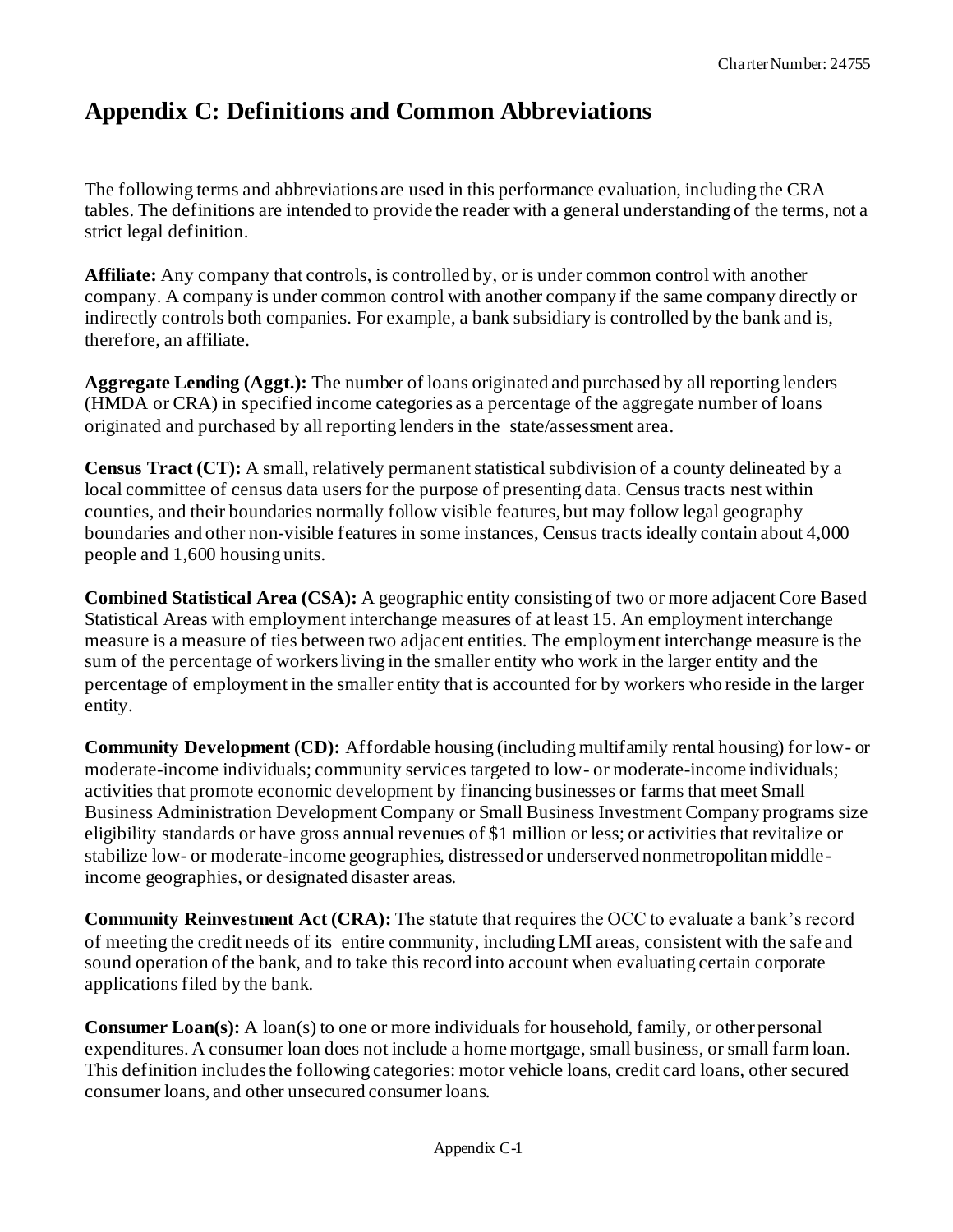**Family:** Includes a householder and one or more other persons living in the same household who are related to the householder by birth, marriage, or adoption. The number of family households always equals the number of families; however, a family household may also include non-relatives living with the family. Families are classified by type as either a married-couple family or other family, which is further classified into 'male householder' (a family with a male householder' and no wife present) or 'female householder' (a family with a female householder and no husband present).

**Full-Scope Review:** Performance under the Lending, Investment, and Service Tests is analyzed considering performance context, quantitative factors (e.g., geographic distribution, borrower distribution, and total number and dollar amount of investments), and qualitative factors (e.g., innovativeness, complexity, and responsiveness).

**Geography:** A census tract delineated by the United States Bureau of the Census in the most recent decennial census.

**Home Mortgage Disclosure Act (HMDA):** The statute that requires certain mortgage lenders that conduct business or have banking offices in a metropolitan statistical area to file annual summary reports of their mortgage lending activity. The reports include such data as the race, gender, and the income of applicants, the amount of loan requested, the disposition of the application (e.g., approved, denied, and withdrawn), the lien status of the collateral, any requests for preapproval, and loans for manufactured housing.

**Home Mortgage Loans:** A closed-end mortgage loan or an open-end line of credit as these terms are defined under 12 CFR 1003.2, and that is not an excluded transaction under 12 CFR 1003.3(c)(1) through  $(c)(10)$  and  $(c)(13)$ .

**Household:** Includes all persons occupying a housing unit. Persons not living in households are classified as living in group quarters. In 100 percent tabulations, the count of households always equals the count of occupied housing units.

**Limited-Scope Review:** Performance under the Lending, Investment, and Service Tests is analyzed using only quantitative factors (e.g., geographic distribution, borrower distribution, total number and dollar amount of investments, and branch distribution).

**Low-Income Individual:** Individual income that is less than 50 percent of the area median income.

**Low Income Geography:** A census tract with a median family income that is less than 50 percent.

**Market Share:** The number of loans originated and purchased by the institution as a percentage of the aggregate number of loans originated and purchased by all reporting lenders in the state/assessment area.

**Median Family Income (MFI):** The median income determined by the U.S. Census Bureau every five years and used to determine the income level category of geographies. The median is the point at which half of the families have income above, and half below, a range of incomes. Also, the median income determined by the Federal Financial Institutions Examination Council (FFIEC) annually that is used to determine the income level category of individuals. For any given area, the median is the point at which half of the families have income above, and half below, a range of incomes.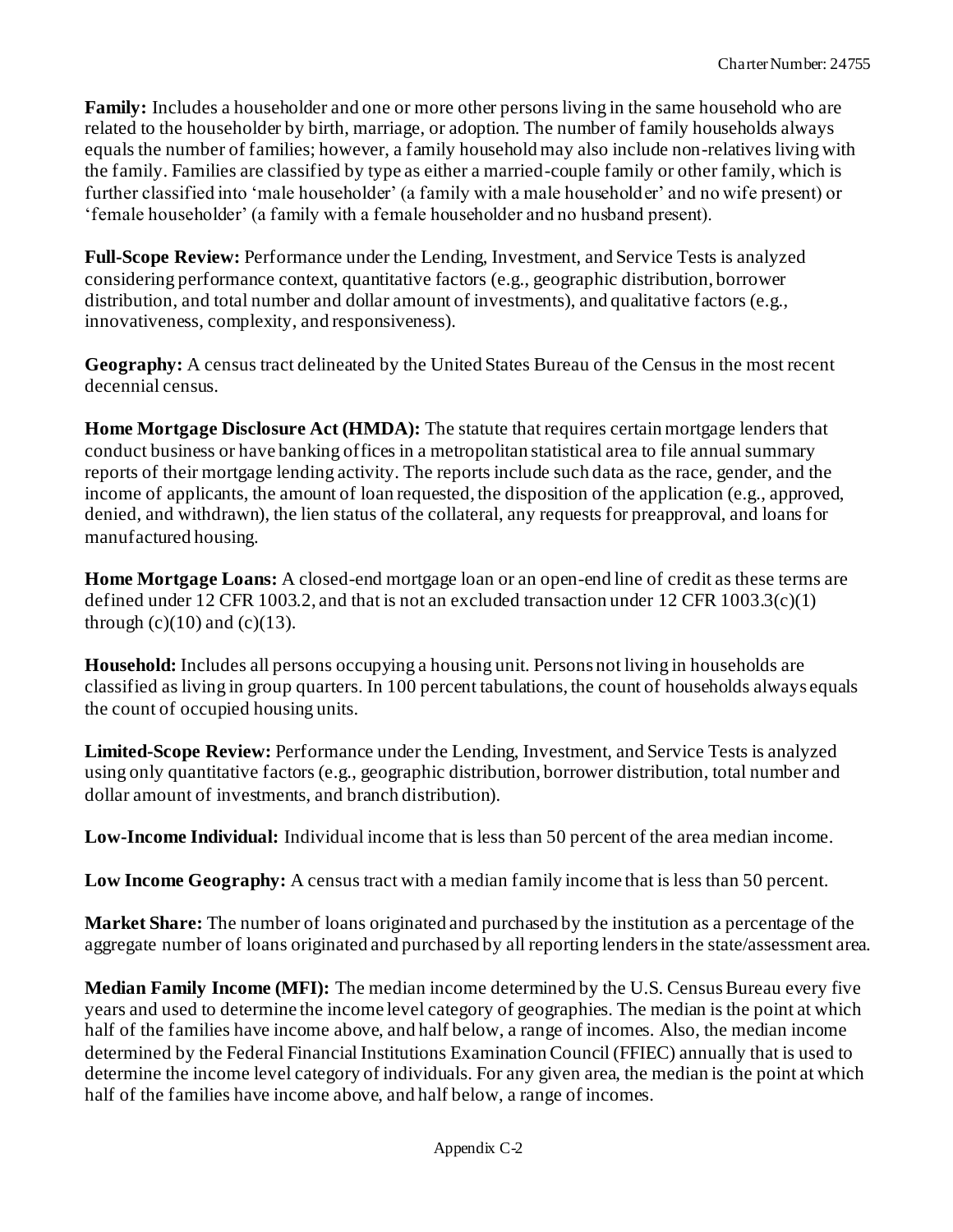**Metropolitan Division:** As defined by Office of Management and Budget, a county or group of counties within a Core Based Statistical Area that contains an urbanized population of at least 2.5 million. A Metropolitan Division consists of one or more main/secondary counties that represent an employment center or centers, plus adjacent counties associated with the main/secondary county or counties through commuting ties.

**Metropolitan Statistical Area:** An area, defined by the Office of Management and Budget, as a core based statistical area associated with at least one urbanized area that has a population of at least 50,000. The Metropolitan Statistical Area comprises the central county or counties containing the core, plus adjacent outlying counties having a high degree of social and economic integration with the central county or counties as measured through commuting.

**Middle-Income:** Individual income that is at least 80 percent and less than 120 percent of the area median income, or a median family income that is at least 80 percent and less than 120 percent, in the case of a geography

**Moderate-Income:** Individual income that is at least 50 percent and less than 80 percent of the area median income, or a median family income that is at least 50 percent and less than 80 percent, in the case of a geography.

**Multifamily:** Refers to a residential structure that contains five or more units**.**

**Owner-Occupied Units:** Includes units occupied by the owner or co-owner, even if the unit has not been fully paid for or is mortgaged.

**Qualified Investment:** A qualified investment is defined as any lawful investment, deposit, membership share, or grant that has as its primary purpose community development.

**Rating Area:** A rated area is a state or multi-state metropolitan statistical area. For an institution with domestic branches in only one state, the institution's CRA rating would be the state rating. If an institution maintains domestic branches in more than one state, the institution will receive a rating for each state in which those branches are located. If an institution maintains domestic branches in two or more states within a multi-state metropolitan statistical area, the institution will receive a rating for the multi-state metropolitan statistical area.

**Small Loan(s) to Business(es):** A loan included in 'loans to small businesses' as defined in the Consolidated Report of Condition and Income (Call Report) instructions. These loans have original amounts of \$1 million or less and typically are either secured by nonfarm or nonresidential real estate or are classified as commercial and industrial loans.

**Small Loan(s) to Farm(s):** A loan included in 'loans to small farms' as defined in the instructions for preparation of the Consolidated Report of Condition and Income (Call Report). These loans have original amounts of \$500,000 or less and are either secured by farmland, or are classified as loans to finance agricultural production and other loans to farmers.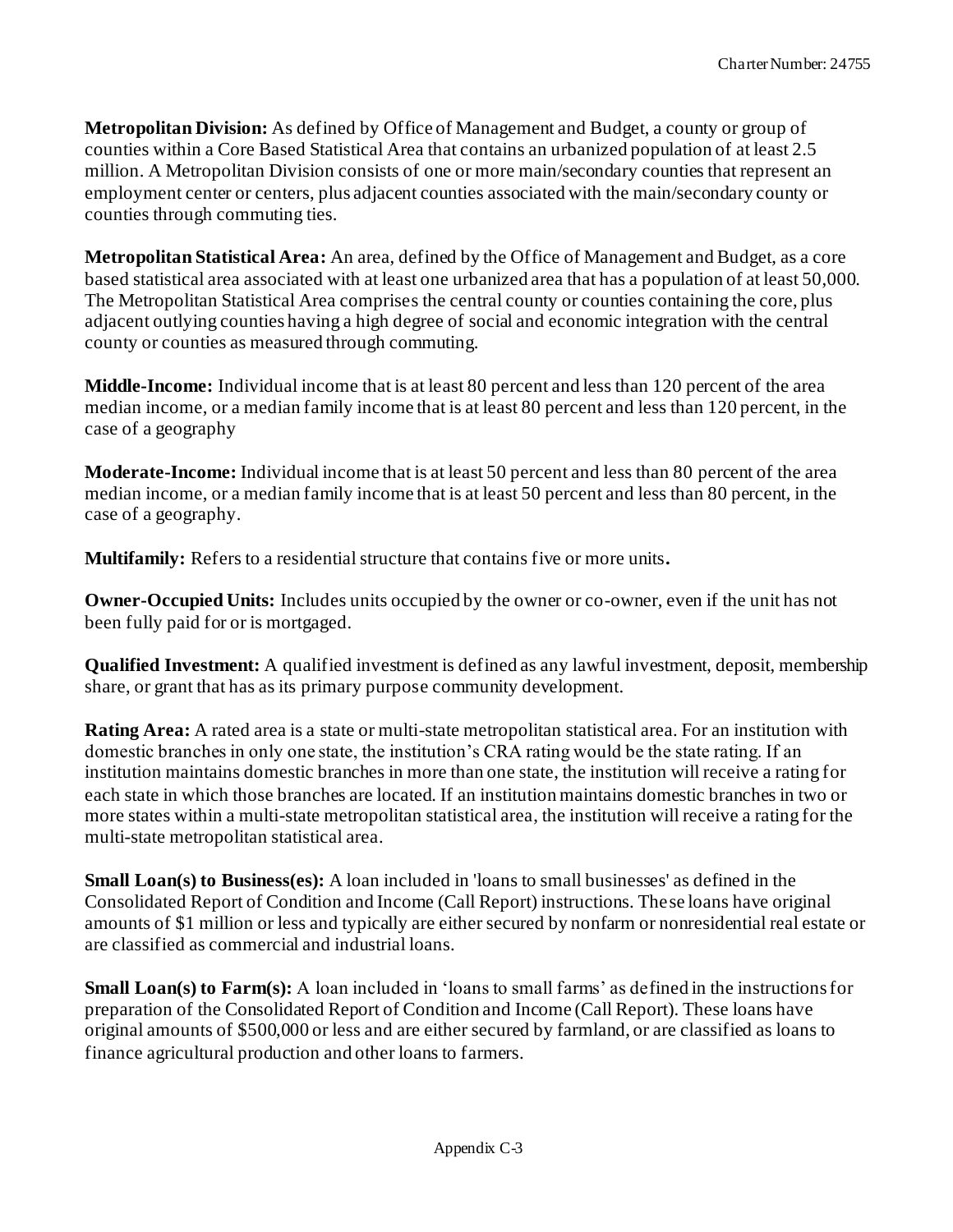**Tier 1 Capital:** The total of common shareholders' equity, perpetual preferred shareholders' equity with non-cumulative dividends, retained earnings and minority interests in the equity accounts of consolidated subsidiaries.

**Upper-Income:** Individual income that is at least 120 percent of the area median income, or a median family income that is at least 120 percent, in the case of a geography.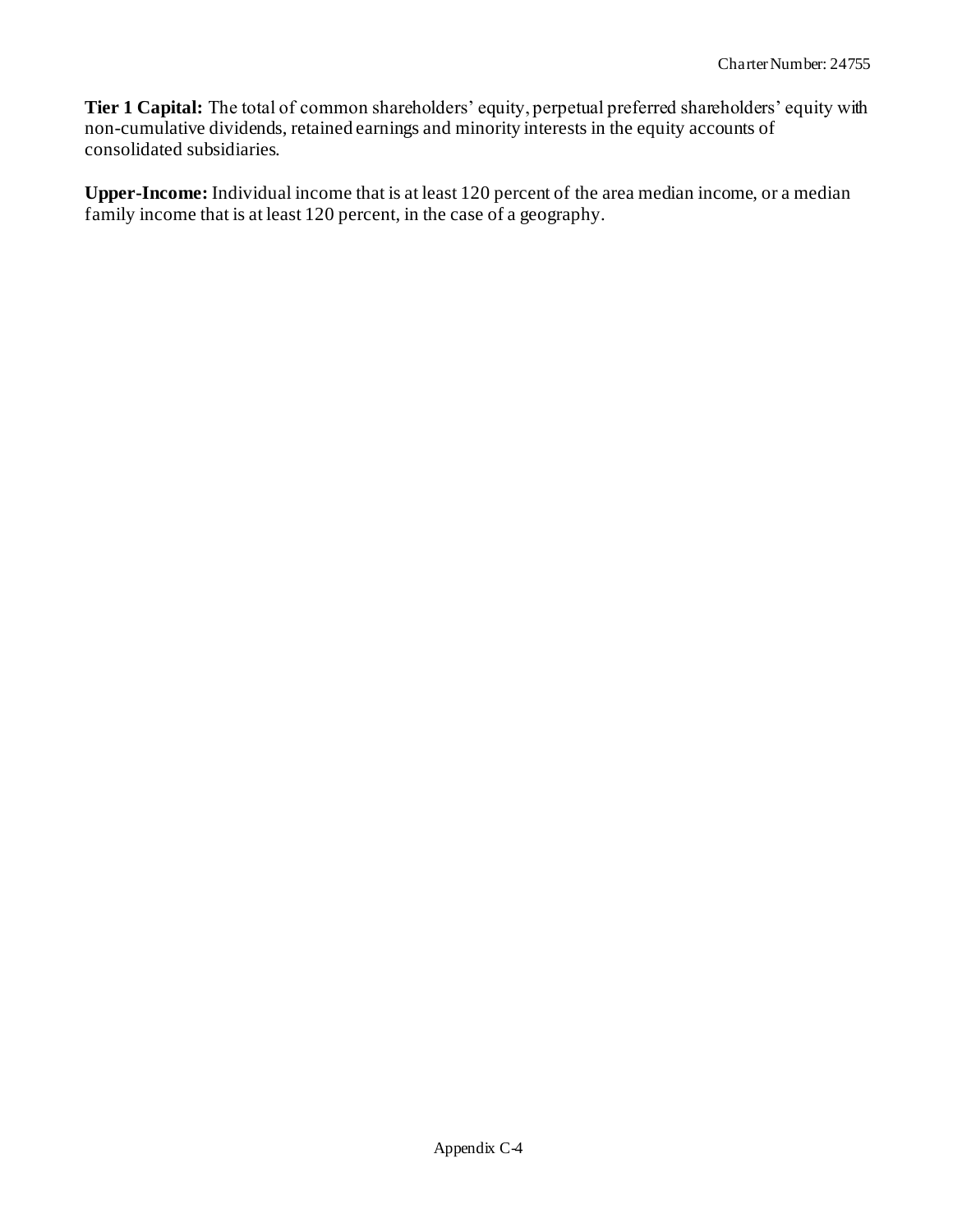## **Content of Standardized Tables**

A separate set of tables is provided for each state. All multistate metropolitan statistical areas, if applicable, are presented in one set of tables. References to the "bank" include activities of any affiliates that the bank provided for consideration (refer to appendix A: Scope of the Examination). For purposes of reviewing the Lending Test tables, the following are applicable: (1) purchased are treated as originations; and (2) "aggregate" is the percentage of the aggregate number of reportable loans originated and purchased by all HMDA or CRA-reporting lenders in the MMSA/assessment area. Deposit data are compiled by the FDIC and are available as of June  $30<sup>th</sup>$  of each year. Tables without data are not included in this PE.

The following is a listing and brief description of the tables included in each set:

- **Table O. Assessment Area Distribution of Home Mortgage Loans by Income Category of the Geography** - Compares the percentage distribution of the number of loans originated and purchased by the bank in low-, moderate-, middle-, and upper-income geographies to the percentage distribution of owner-occupied housing units throughout those geographies. The table also presents aggregate peer data for the years the data is available.
- **Table P. Assessment Area Distribution of Home Mortgage Loans by Income Category of the Borrower** - Compares the percentage distribution of the number of loans originated and purchased by the bank to low-, moderate-, middle-, and upper-income borrowers to the percentage distribution of families by income level in each MMSA/assessment area. The table also presents aggregate peer data for the years the data is available.